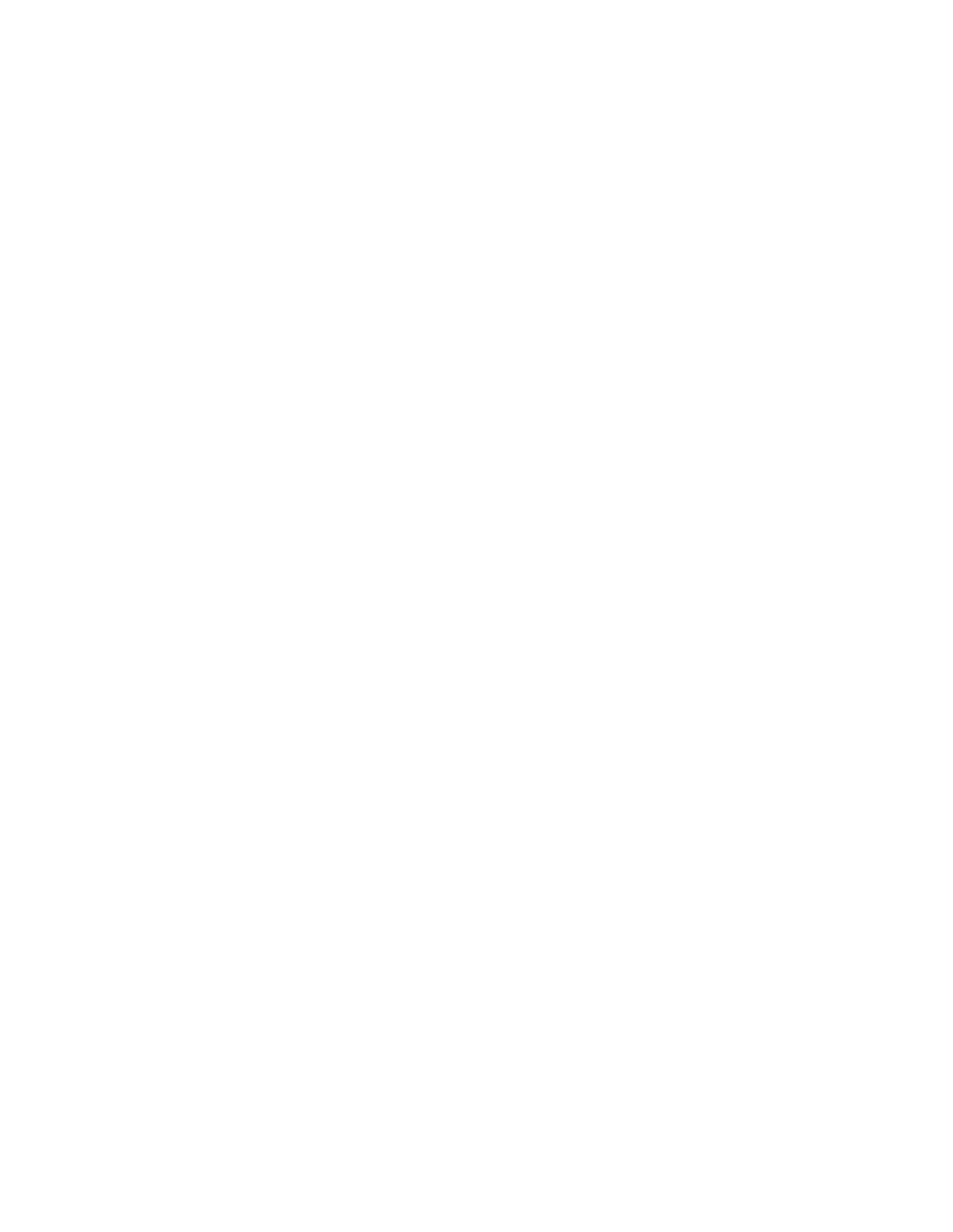

**Information Assurance Curriculum and Certification: State of the Practice** 

CMU/SEI-99-TR-021 ESC-TR-99-021

Barbara S. Laswell Derek Simmel Sandra G. Behrens

*September 1999* 

**Networked Systems Survivability Program** 

Unlimited distribution subject to the copyright.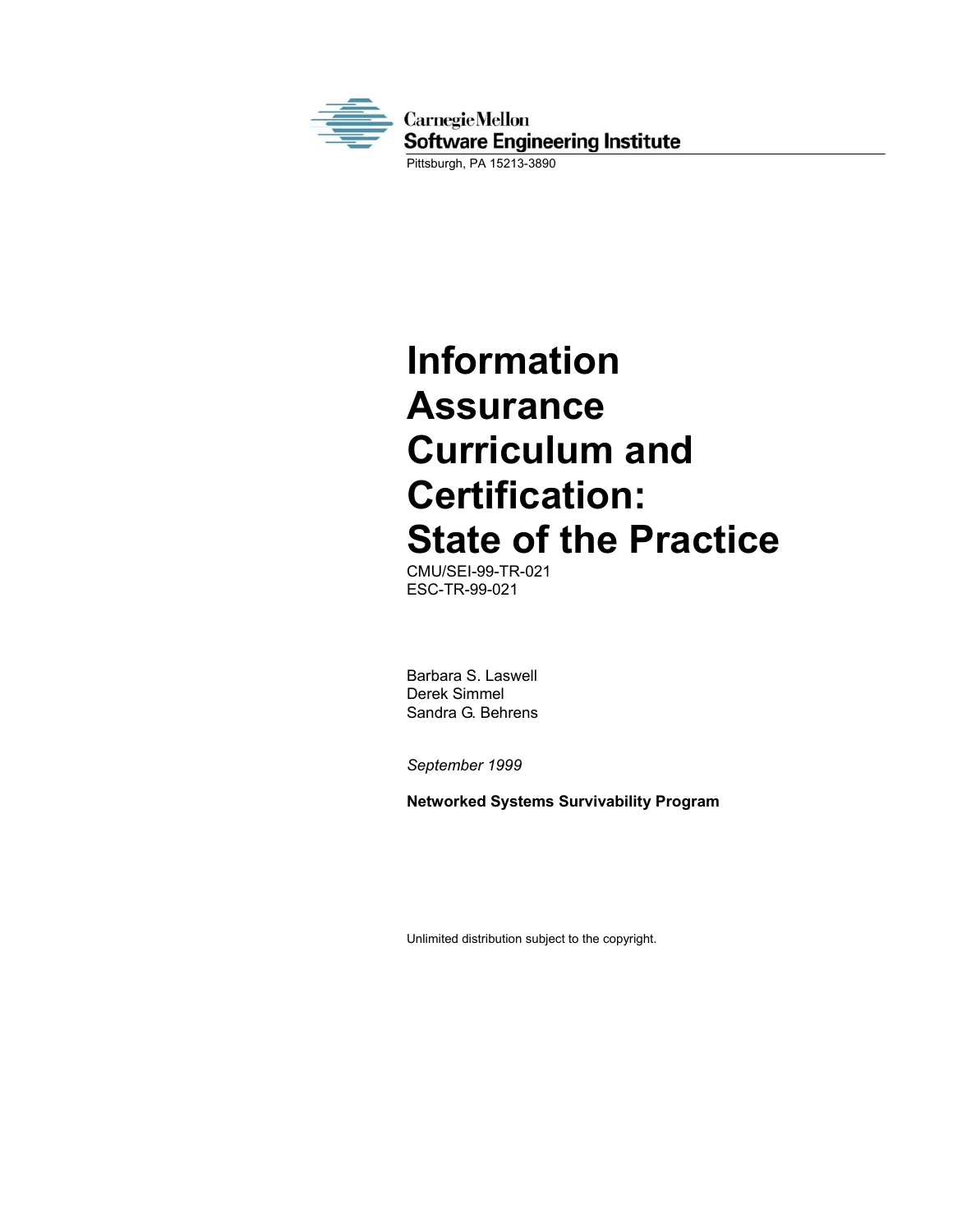This report was prepared for the

SEI Joint Program Office HQ ESC/DIB 5 Eglin Street Hanscom AFB, MA 01731-2116

The ideas and findings in this report should not be construed as an official DoD position. It is published in the interest of scientific and technical information exchange.

FOR THE COMMANDER

Norton Clompton

Norton L. Compton, Lt Col., USAF SEI Joint Program Office

This work is sponsored by the U.S. Department of Defense. The Software Engineering Institute is a federally funded research and development center sponsored by the U.S. Department of Defense.

Copyright 1999 by Carnegie Mellon University.

NO WARRANTY

THIS CARNEGIE MELLON UNIVERSITY AND SOFTWARE ENGINEERING INSTITUTE MATERIAL IS FURNISHED ON AN "AS-IS" BASIS. CARNEGIE MELLON UNIVERSITY MAKES NO WARRANTIES OF ANY KIND, EITHER EXPRESSED OR IMPLIED, AS TO ANY MATTER INCLUDING, BUT NOT LIMITED TO, WARRANTY OF FITNESS FOR PURPOSE OR MERCHANTABILITY, EXCLUSIVITY, OR RESULTS OBTAINED FROM USE OF THE MATERIAL. CARNEGIE MELLON UNIVERSITY DOES NOT MAKE ANY WARRANTY OF ANY KIND WITH RESPECT TO FREEDOM FROM PATENT, TRADEMARK, OR COPYRIGHT INFRINGEMENT.

Use of any trademarks in this report is not intended in any way to infringe on the rights of the trademark holder.

Internal use. Permission to reproduce this document and to prepare derivative works from this document for internal use is granted, provided the copyright and "No Warranty" statements are included with all reproductions and derivative works.

External use. Requests for permission to reproduce this document or prepare derivative works of this document for external and commercial use should be addressed to the SEI Licensing Agent.

This work was created in the performance of Federal Government Contract Number F19628-95-C-0003 with Carnegie Mellon University for the operation of the Software Engineering Institute, a federally funded research and development center. The Government of the United States has a royalty-free government-purpose license to use, duplicate, or disclose the work, in whole or in part and in any manner, and to have or permit others to do so, for government purposes pursuant to the copyright license under the clause at 52.227-7013.

For information about purchasing paper copies of SEI reports, please visit the publications portion of our Web site (http://www.sei.cmu.edu/publications/pubweb.html).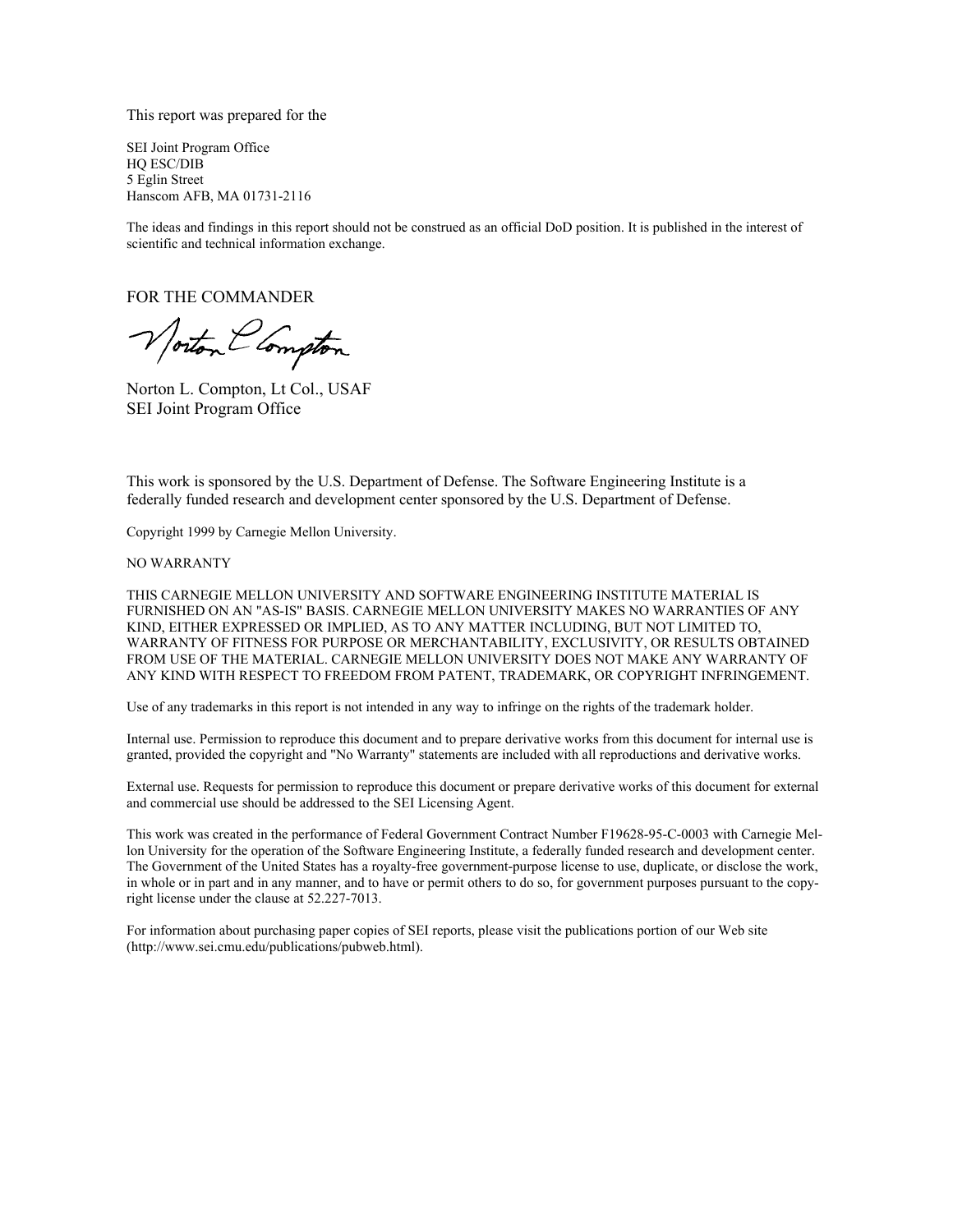# **Table of Contents**

|                | <b>Abstract</b>    |                                              |                |  |  |  |  |
|----------------|--------------------|----------------------------------------------|----------------|--|--|--|--|
| 1              |                    | <b>Overview of the Current Situation</b>     | 1              |  |  |  |  |
|                | 1.1                | Background                                   | $\mathbf{1}$   |  |  |  |  |
|                | 1.2<br>The Problem |                                              |                |  |  |  |  |
|                | 1.3                | <b>Current Approaches</b>                    | $\overline{2}$ |  |  |  |  |
|                |                    | 1.4 The Gap                                  | $\overline{2}$ |  |  |  |  |
|                | 1.5                | Proposed Framework                           | $\overline{2}$ |  |  |  |  |
| $\overline{2}$ |                    | <b>Current Activity in Curriculum and</b>    |                |  |  |  |  |
|                |                    | <b>Certification</b>                         | 5              |  |  |  |  |
|                | 2.1                | <b>Government Sector</b>                     | 5              |  |  |  |  |
|                | $2.2^{\circ}$      | Professional Organizations                   | 6              |  |  |  |  |
|                |                    | 2.3 University and Research Centers          | 8              |  |  |  |  |
|                |                    | 2.4 Business Community                       | 10             |  |  |  |  |
| 3              |                    | <b>Description of Certified Professional</b> |                |  |  |  |  |
|                |                    | <b>Designations</b>                          | 13             |  |  |  |  |
|                | 3.1                | Certified Information System Security        |                |  |  |  |  |
|                |                    | Professional (CISSP)                         | 13             |  |  |  |  |
|                | 3.2                | Certified Information Systems                |                |  |  |  |  |
|                |                    | Auditor (CISA)                               | 13             |  |  |  |  |
|                | 3.3                | Certified Computing Professional (CCP)       | 14             |  |  |  |  |
|                |                    | 3.4 Certified Protection Professional (CPP)  | 14             |  |  |  |  |
|                | 3.5                | USENIX System Administrator's Guild          |                |  |  |  |  |
|                |                    | (SAGE)                                       | 14             |  |  |  |  |
| 4              |                    | <b>Summary</b>                               | 17             |  |  |  |  |
|                | <b>Endnotes</b>    |                                              | 19             |  |  |  |  |
|                | <b>References</b>  |                                              | 21             |  |  |  |  |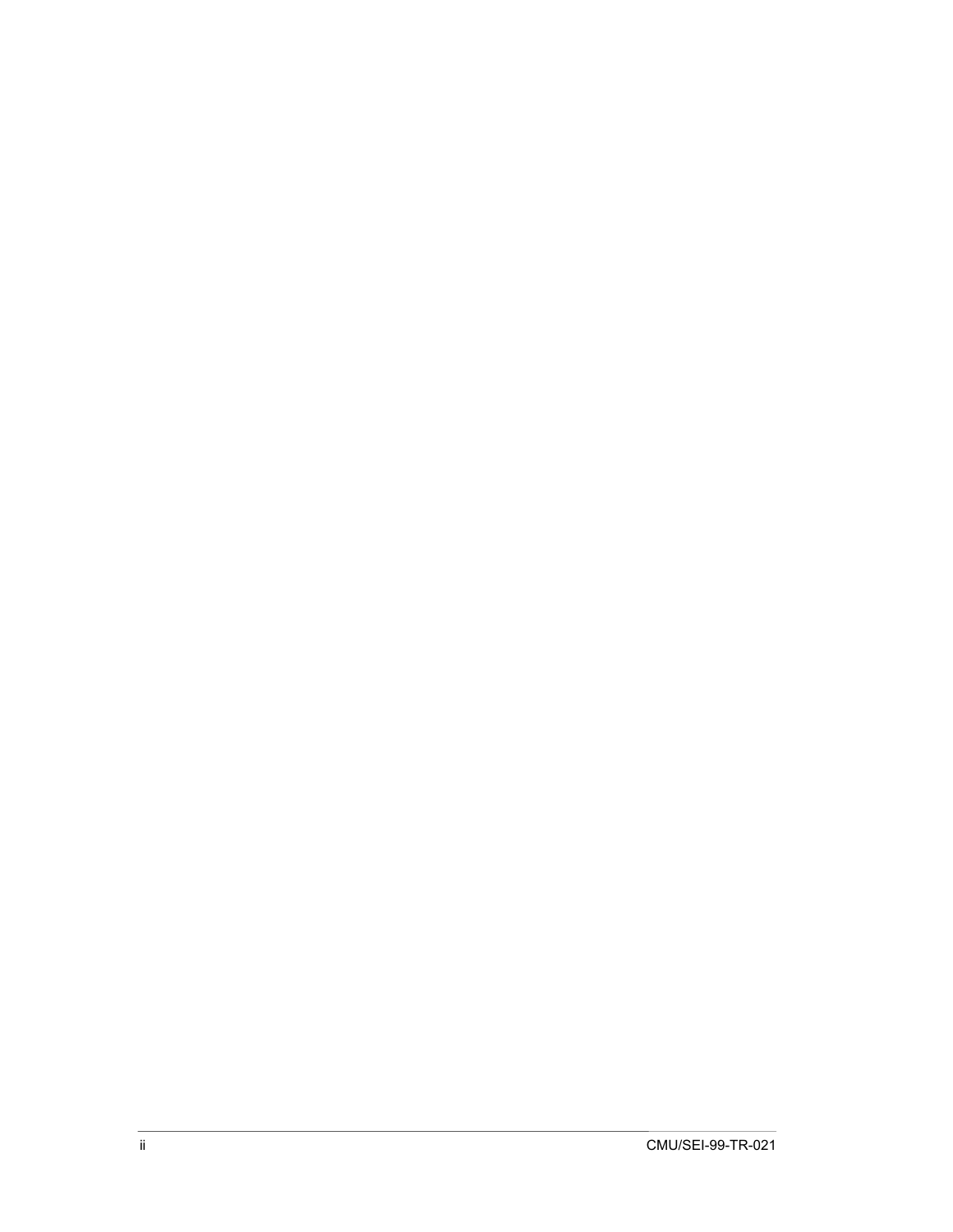# **List of Tables**

| Table 1: | Professional Organizations Involved in          |     |
|----------|-------------------------------------------------|-----|
|          | Professional Education and Certification        |     |
| Table 2: | University and Research Centers Conducting      |     |
|          | Courses and Research in Information             |     |
|          | Assurance                                       | 9   |
| Table 3: | Companies Involved in Technical Training        | -11 |
| Table 4: | <b>Comparison of Certification Designations</b> | 15  |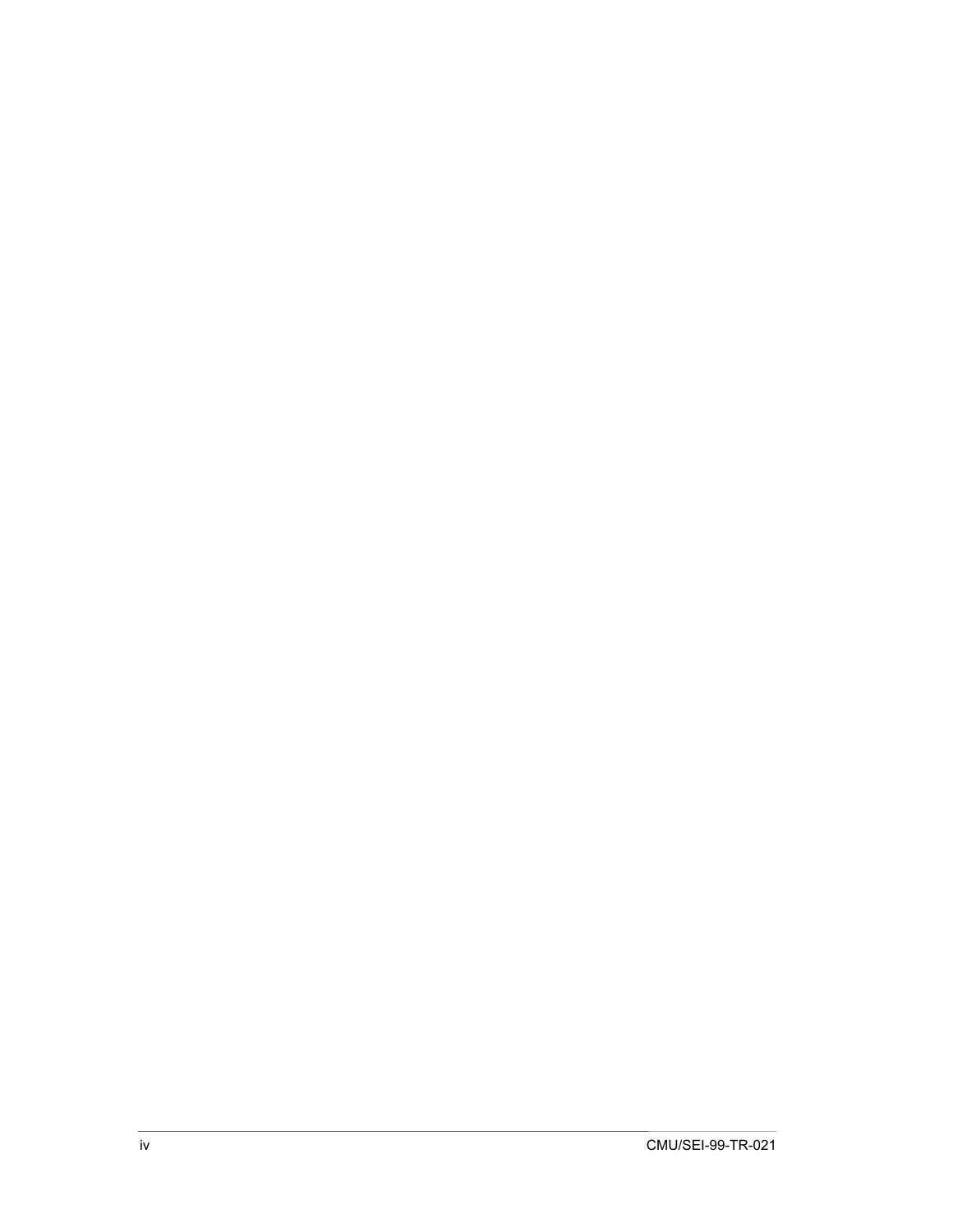# <span id="page-8-0"></span>**Abstract**

The purpose of this document is to describe the state of the practice in information assurance and security curriculum and certification. The scope is not exhaustive, but rather illustrative of the types of activity occurring today within various organizations, including government, universities and research centers, professional societies, and the business community. Although individual courses are available, there apparently is no systematic agreement on the knowledge, skills, and abilities required to formulate a curriculum for information security professionals that enjoys broad-based support across organizations. As a result of Presidential Decision Directive 63 and the charge to protect the nation's critical infrastructures, the pressure is increasing to provide some minimum level of competence for system and network administrators working in the field of information assurance. Presently, several professional organizations offer certified professional designations.

What is needed is a comprehensive framework for curriculum and certification in information assurance and security. Currently the thrust for training focuses primarily on the technologies of information infrastructures. However, long-term solutions for the protection of critical information assets will require a more comprehensive approach in which senior executives and managers, as well as technical staff, develop strong and diverse skills that allow them to advance an organization's mission in a dynamic and increasingly hostile networked environment.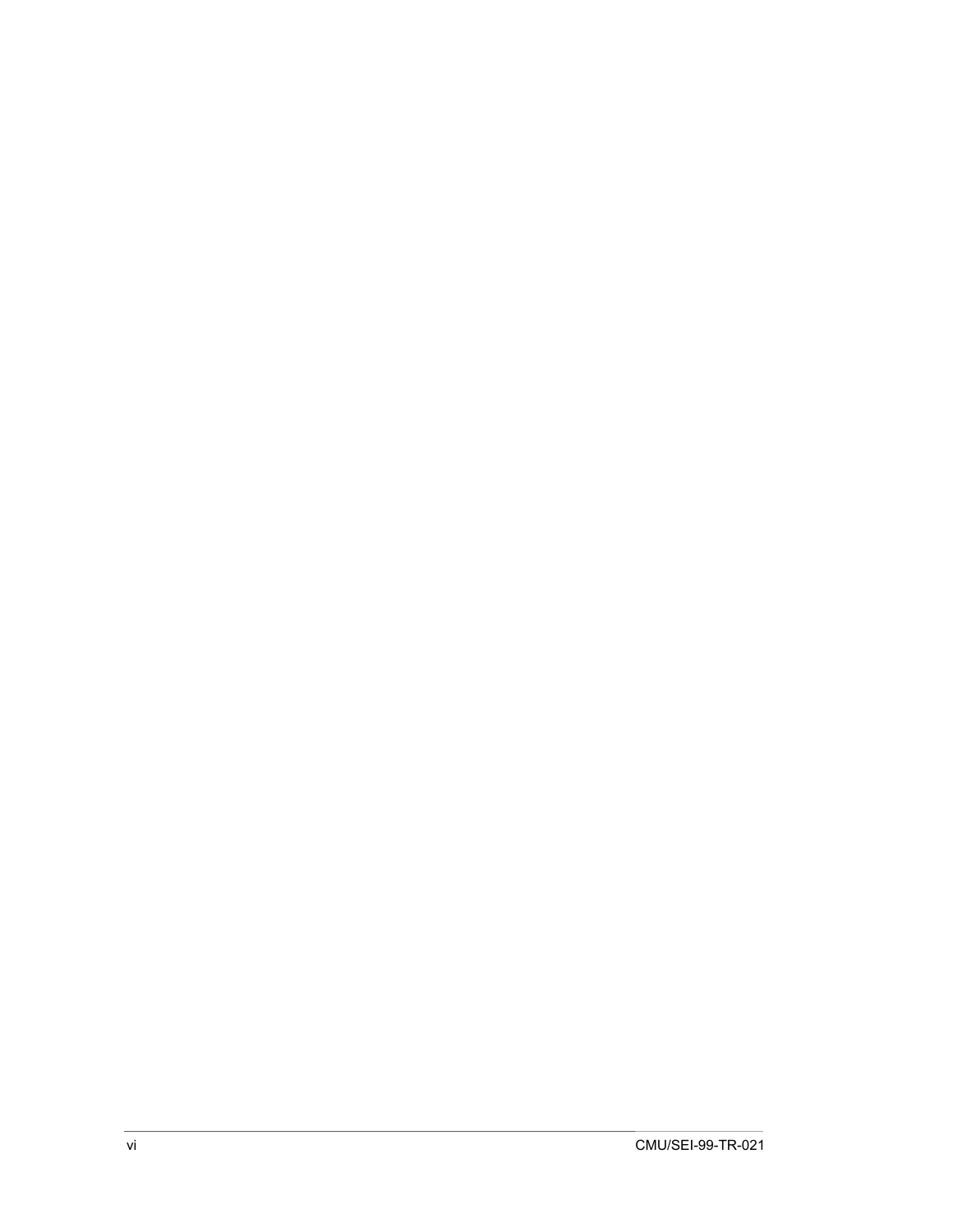# <span id="page-10-0"></span>**1 Overview of the Current Situation**

### **1.1 Background**

With the complexity of today's software, hardware, and networking products, it is difficult to properly configure systems and networks to use the strongest security measures appropriate to an organization's needs, even for people with good technical skills and training. Small mistakes can leave systems vulnerable and put information assets suddenly at risk. Long-term solutions for the protection of critical information assets will require fundamental changes in the architecture of computer systems as well as changes in the way technology is developed, deployed, and sustained. System and network operators need strong and diverse skills that allow them to work successfully in a dynamic and increasingly hostile networked environment.

### **1.2 The Problem**

Currently, training for system and network administrators, their managers, and users insufficiently addresses requisite knowledge, skills, and abilities. While there are hundreds of training courses available, there is no clear and systematic path for identifying the kind of training that will result in the right learning in relation to a particular job or set of job task requirements. Additionally, the technology changes rapidly, resulting in the need for continued updating of skills. Consequently, course content is dynamic as well. Thus, any systematic effort to train and certify system and network administrators must account for changing technical requirements and course content. Even more problematic is the lack of a comprehensive body of knowledge that can be used to develop information assurance and security<sup>1</sup> curricula and to define the competencies and requirements for a workforce.

Furthermore, if the goal is to improve the security posture of U.S. critical infrastructures, then providing training to information technology security specialists and professionals addresses only the technical portion of the problem. Senior management must provide to those technical staff responsible for the secure administration of networked systems a clear sense of priority levels and appropriate policies, as well as risk-mitigation strategies, for securing various information assets. First-line managers of technical staff must be able to articulate the technical implications of these decisions so that cost-benefit tradeoffs can be evaluated. Thus, longterm solutions for the protection of critical information assets will require that senior executives and managers, as well as technical staff, develop strong and diverse skills.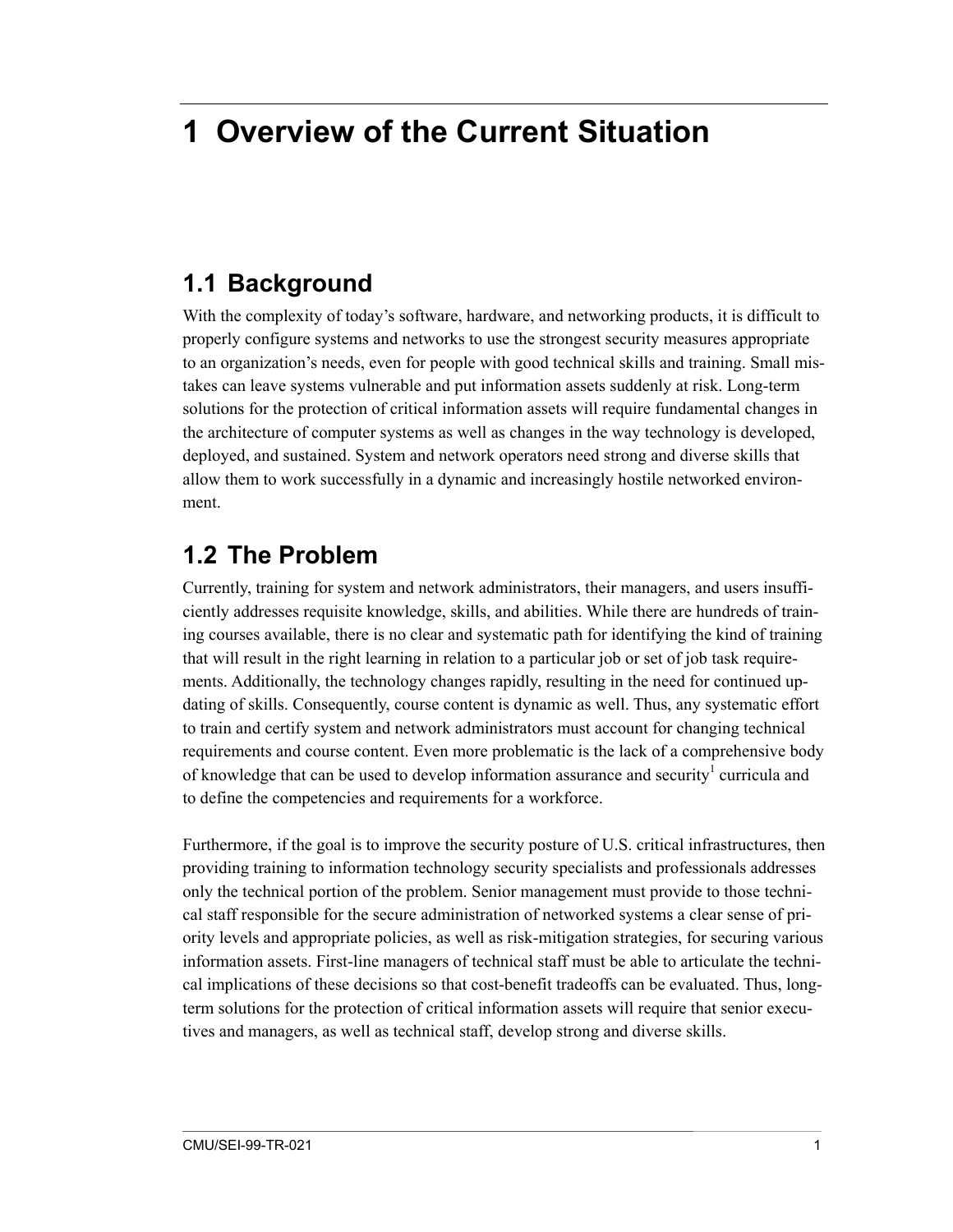## <span id="page-11-0"></span>**1.3 Current Approaches**

The U.S. government has started to address the information assurance problem for the federal sector by suggesting a federal government-wide strategy, as evidenced in Presidential Decision Directive 63 (PDD 63) . A possible approach to the information assurance curriculum and certification portion of the problem could utilize the *Information Technology Security Training Requirements: A Role- and Performance-Based Model*, described in the NIST SP 800-16 document [Wilson 98]. This document outlines an information technology security body of knowledge, topics, and concepts. It could also provide a framework that could be used as the basis for a collaborative cross-agency effort. Also, areas within the Department of Defense are addressing the need to train information security specialists and to provide a career path for these professionals.

Clearly, the need exists for a comprehensive curriculum in information assurance and security, and for a systematic, efficient solution to the problem for both the private and public sectors.

One traditional approach to solving this problem is to identify training and educational institutions that provide courses on topics described in the NIST SP 800-16. A course-certifying body might evaluate the appropriateness of courses or course-module content and provide efficient methods of course delivery and learning evaluation (e.g., tests of knowledge for material covered in courses as they relate to job-specific security practices). In addition, evaluation criteria should be established so that training and education actually result in measurable improvements in security practices for all staff.

Another traditional approach is a program of professional certification, usually developed and administered by a professional association (such as the Information Systems Audit and Control Association). Currently, two kinds of certification exist in the field of information security: a broad-based, job-independent examination, such as the Certified Information System Security Professional (CISSIP) exam, and platform, tool, and technology-specific exams, such as those provided by Microsoft.

# **1.4 The Gap**

Both traditional approaches currently exist, yet together they are insufficient to address the urgent and complex learning requirements engendered by the problem. What is needed is a way to ensure that knowledge, skills, and abilities are specifically and appropriately developed so that, over time, information assets are appropriately and effectively protected [Proceedings 98].

## **1.5 Proposed Framework**

Knowledge and skills can be mastered in many ways. What the newly emerging field of information assurance and security lacks are two key elements.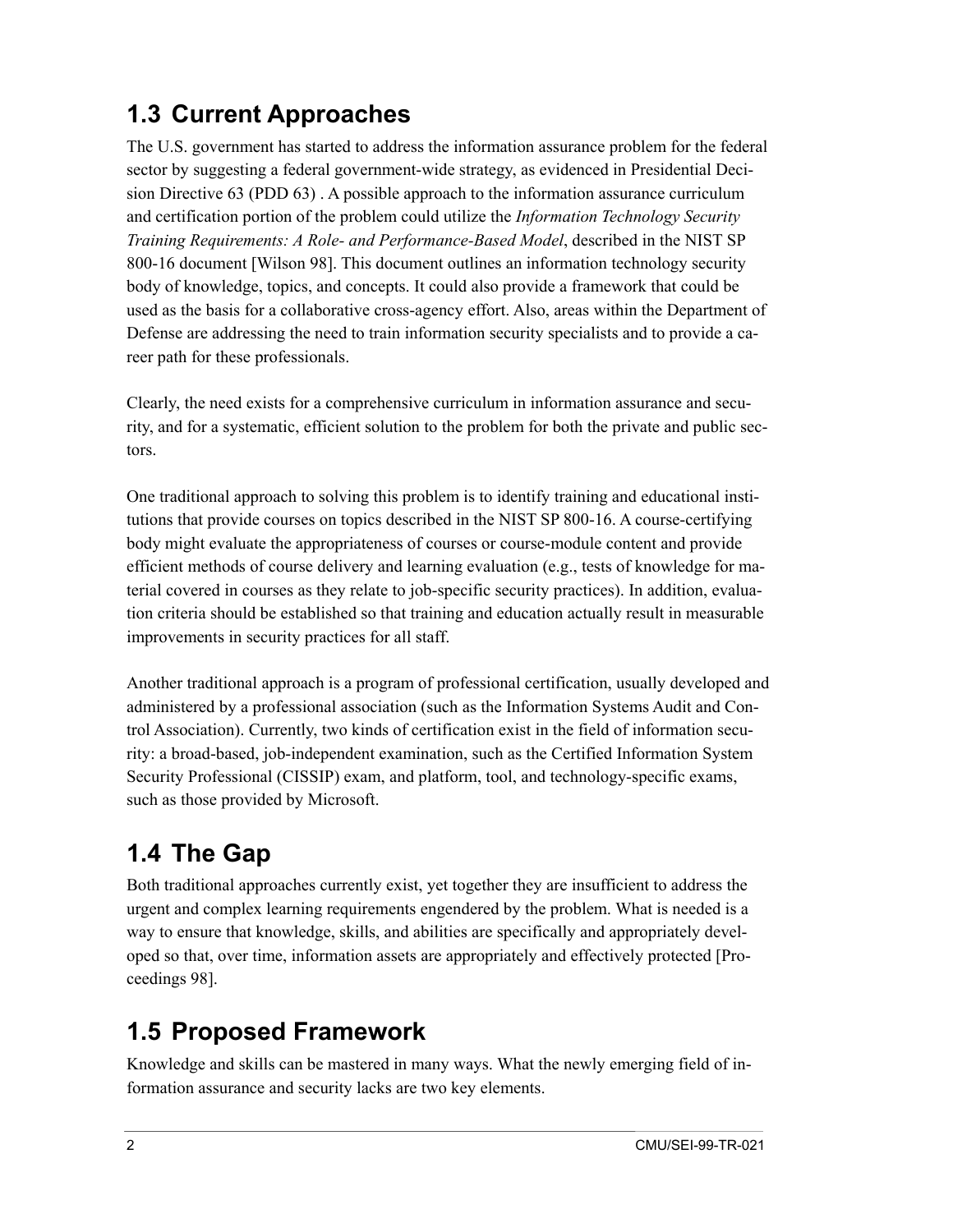First, a body of knowledge, specific to job tasks and responsibilities at all levels, should be described. Because the problem of information asset protection is growing and changing, some information that is now current will change or degrade over time. For example, it is important to understand how to configure and protect mail servers, domain name servers, and Web servers. However, the tools and practices required to accomplish this will change as the technologies and threats change. Another example involves the ways in which senior managers understand, evaluate, and mitigate exposure and threats to key assets as e-commerce flourishes. Therefore, part of this description should be an approach to evaluating the currency of the defined body of knowledge, and updating important information when required.

Second, a broader approach to job-specific certification should be established. Certification activities must measure both the knowledge of key subject matter as well as the ability to apply that information to job tasks. Certification approaches usually differ by type of job responsibility. For example, senior managers should know about auditing, legal issues, managing security risk, policy development, and e-commerce. Their certification might entail successfully participating in an intensive seminar with management simulations that evaluate a person's ability to perform key management tasks. System and network administrator certification might require knowledge of concepts such as those described in NIST SP800-16, and could measure such knowledge with a certification examination based on performance criteria set forth in the body of knowledge. Administrators could also demonstrate competence in specific practices at a hands-on training laboratory. Changes in technologies, staffing requirements, and fundamental skill requirements for various jobs might further require a renewal of certification through continuing education and re-testing of practice competence at a hands-on training laboratory.

In order to secure the information assets for national critical infrastructures, a comprehensive approach to addressing the security training and education issue might include the following:

- a framework that provides a usable structure for the identification, specification, development, and description of an overarching "body of knowledge" for the field of information assurance and security
- knowledge requirements for various job categories, including information and practices that are likely to change over time (i.e., the appropriate "body of knowledge" that should be acquired by staff with differing responsibilities)
- curriculum tracks for all job categories to ensure that staff receive important, relevant, and timely information
- collaboration partnerships between job-testing experts and institutes involved in information assurance and security to develop an effective approach to performance-based evaluation for individual certification
- a mechanism or process for providing unique information to course developers and training organizations who will work with the federal government and private sector organizations to assist staff in acquiring the requisite knowledge, skills, and abilities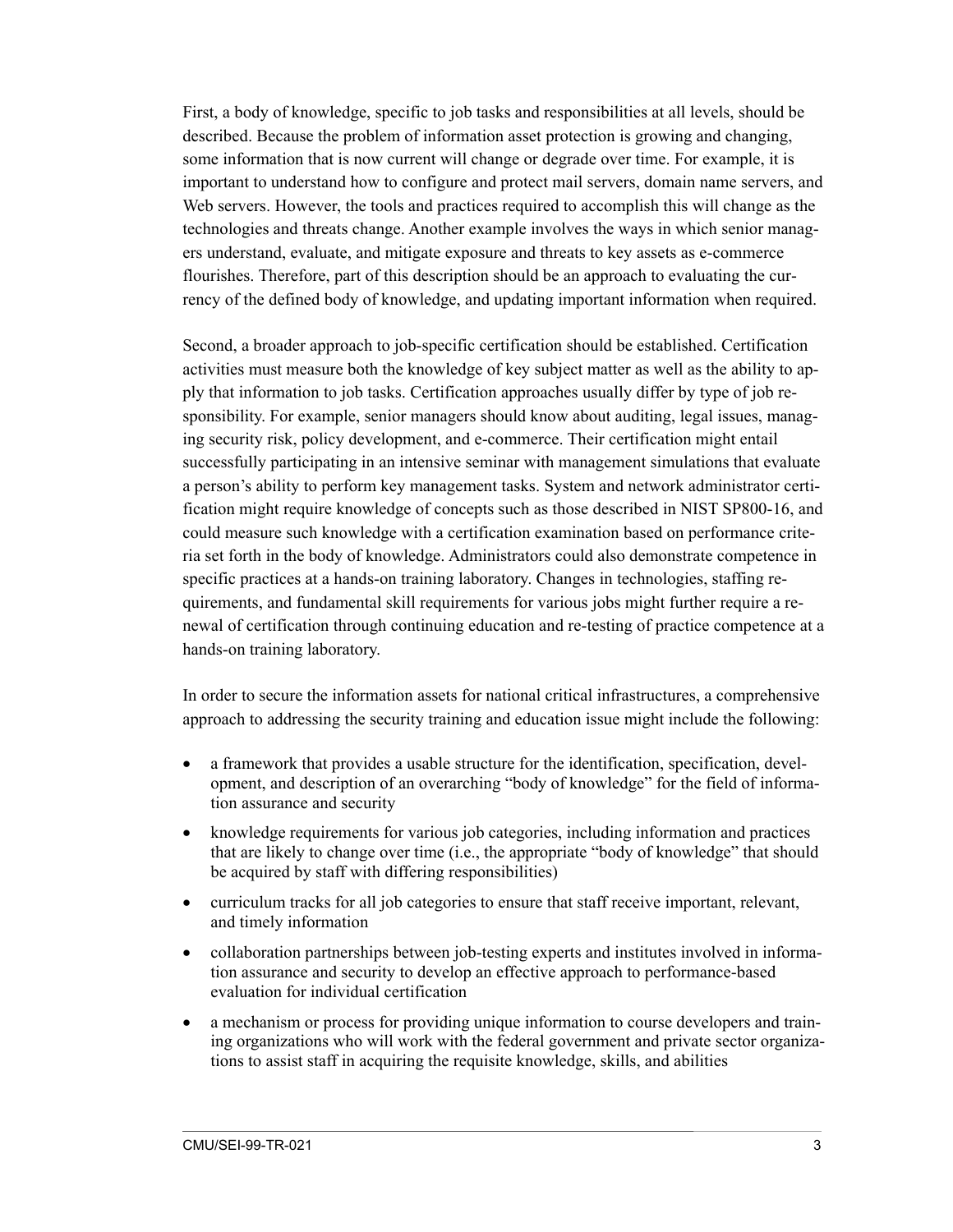- simulation laboratories that can be used to both train and assess a person's ability to perform secure practices at several levels of job responsibility
- collaboration among academic institutions, the federal government, and the business community to advance information assurance and security education and research

Currently the focus of information assurance and security curricula is on technical areas. However, long-term solutions for the protection of critical information assets will require senior executives and managers as well as technical staff to develop strong and diverse skills that allow them to advance an organization's mission in a dynamic and increasingly hostile networked environment.

Section 2 of this document describes the current activity in information assurance and security curriculum and certification. The scope is not exhaustive, but rather illustrative of the types of activity occurring today within various organizations, including government, universities and research centers, professional societies, and the business community. Section 3 of this document focuses on current efforts to provide a certified professional designation for system administrators and general security practitioners.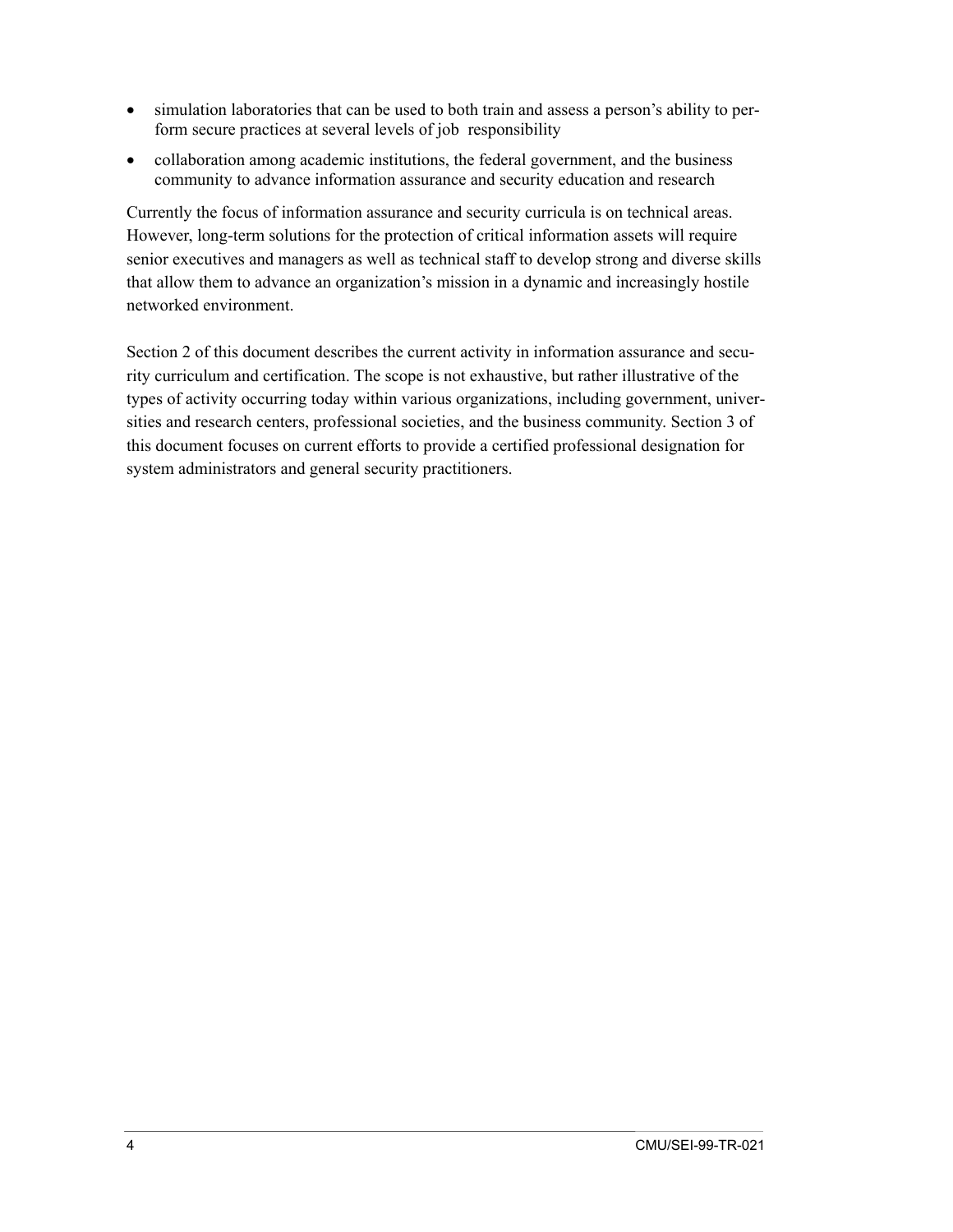# <span id="page-14-0"></span>**2 Current Activity in Curriculum and Certification**

Pockets of activity exist within the government, universities and research centers, professional societies, and the business community related to information assurance and security. This activity includes courses, conferences, and certification of individuals for technical products. However, there apparently is no systematic agreement on the knowledge, skills, and abilities required to formulate a curriculum for information assurance and security professionals that enjoys broad-based support across organizations. Several universities have research centers and undergraduate and graduate programs in information assurance and security and related areas. However, the majority of technical training activity occurs within the vendor community where the emphasis is on certifying system administrators for products.

### **2.1 Government Sector**

As a result of Presidential Decision Directive 63 and the charge to protect the nation's critical infrastructures, the pressure is increasing to provide some minimum level of competence for system and network administrators working in the field of information assurance. The Critical Infrastructure Assurance Office (CIAO) designated the Department of Commerce as responsible for the Coordinating Committees for Personnel and Training and for Education and Awareness. The Informational Seminar on PDD 63, sponsored by the General Services Administration (GSA) and the CIO Council Security Committee, identified improving system administrators' skills as an important area for addressing the lack of security and technical knowledge that will emerge from PDD 63 vulnerability assessments.<sup>2</sup>

Many initiatives have emerged as attempts to address the problem. Representative efforts that illustrate the broad scope of federal government sector organizations involved in information assurance and security education and training include the National Infrastructure Protection Center, which has an initiative to provide to its members a forum for education and training on infrastructure vulnerabilities and protection measures.<sup>[3](#page-30-3)</sup> The National Institute of Standards and Technology (NIST) has identified the requirements for computer security training for federal information-technology personnel, based on job functions [Wilson 98]. One of the National Security Agency's initiatives is the National INFOSEC Education & Training Program that has established the Information Assurance Courseware Evaluation Process. The process is intended to assess the degree to which the various institution, college, and univer-sity curricula satisfy the NSTISSI standards.<sup>[4](#page-30-4)</sup> The Federal Information Systems Security Educators'Association (FISSEA) at its 1999 conference had presentations dealing with cur-riculum and certification issues.<sup>[5](#page-30-5)</sup>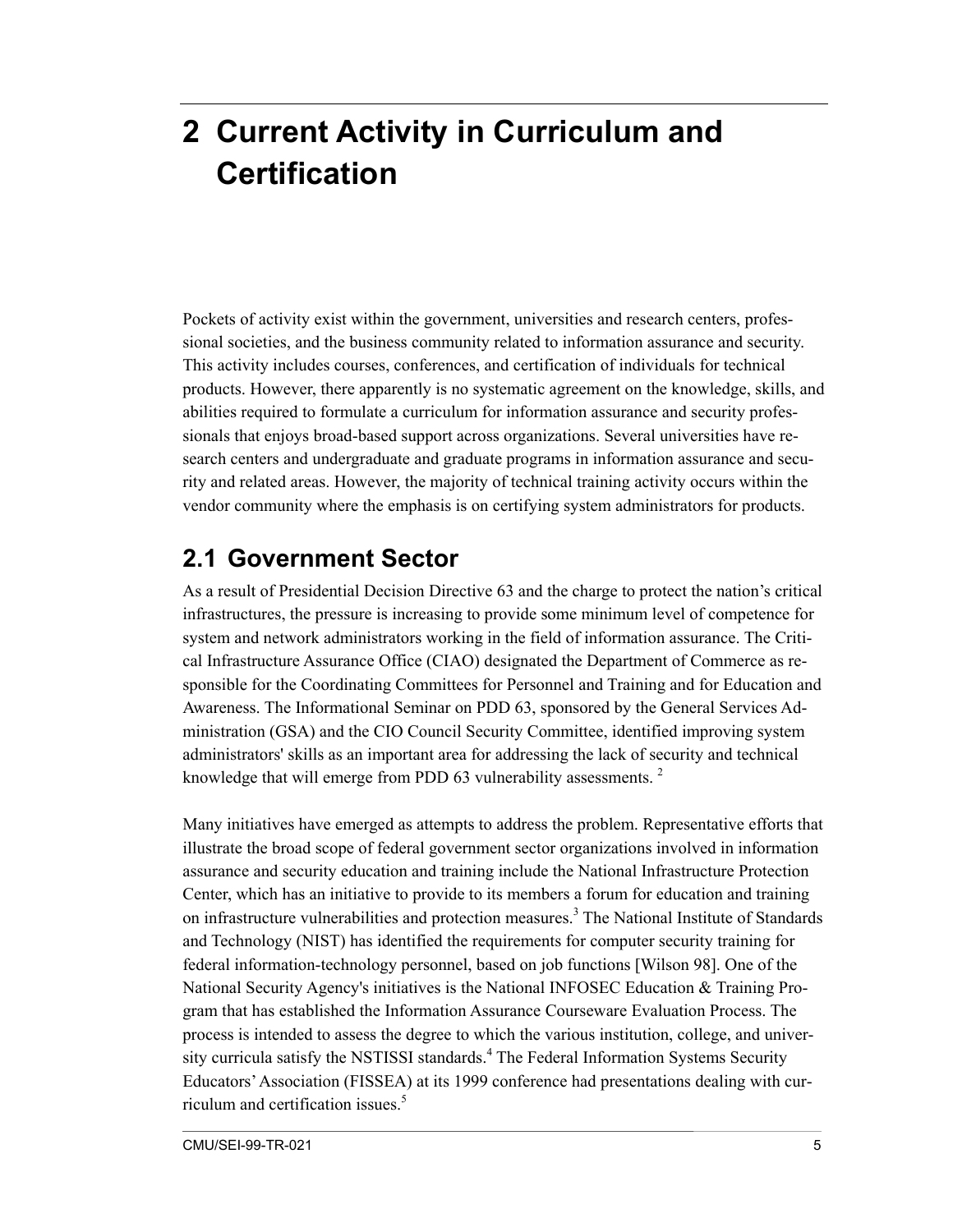<span id="page-15-0"></span>Various agencies provide information assurance and security curricula to their constituents. For example, the Defense Information Systems Agency (DISA) provides INFOSEC training for information system security officers and managers.<sup>[6](#page-30-6)</sup> The SPAWAR INFOSEC Office has a series of recommended information systems security courses for Navy personnel.<sup>[7](#page-30-7)</sup> The Defense Security Institute provides consolidated training within the Department of Defense (DoD) for security professionals working both within DoD and the DoD contractor community. [8](#page-30-8)

## **2.2 Professional Organizations**

Professional organizations are involved with setting standards and offering continuing education activities such as conferences and courses for their members.

The International Federation of Information Processing (IFIP) has issued a statement on information security assessment and certification as part of an effort to establish international certification standards for individuals assessing IT systems and the information security man-agement of those systems.<sup>[9](#page-30-9)</sup> IFIP held the First World Conference on Information Security Education in Stockholm in June 1999.<sup>10</sup>

The Information Systems Audit and Control Association (ISACA) provides the Certified Information Systems Auditor Program. The American Society of Industrial Security (ASIS) provides certification for general security management [see Sections 3.2 and 3.4]. USENIX System Administrator's Guild (SAGE) has a certification subcommittee currently studying certification for system administrators [see Section 3.5].

Some professional organizations such as the Association for Computing Machinery (ACM) and the Institute of Electrical and Electronics Engineers (IEEE) have relationships established with organizations that are involved with accreditation of higher-education computer science and engineering programs. However, accreditation does not get to the level of granularity that includes requirements for information security curricula.<sup>11</sup>

Other professional organizations are not currently involved with setting standards and focus on offering courses and conferences to their members as part of a continuing professional development effort. For example, the Information Systems Security Association (ISSA) provides continuing technical education forums and conferences, such as the Open Systems Se-curity 99 and ISSA Annual Conference.<sup>[12](#page-30-12)</sup>

Table 1 lists professional organizations involved in continuing professional education relevant to developing professional skills in the areas of information assurance and security. Table I also lists the organizations that are currently involved in certification or have initiatives to study the issue. More detail on the certification process offered by four of these organizations is provided in Section 3 of this document.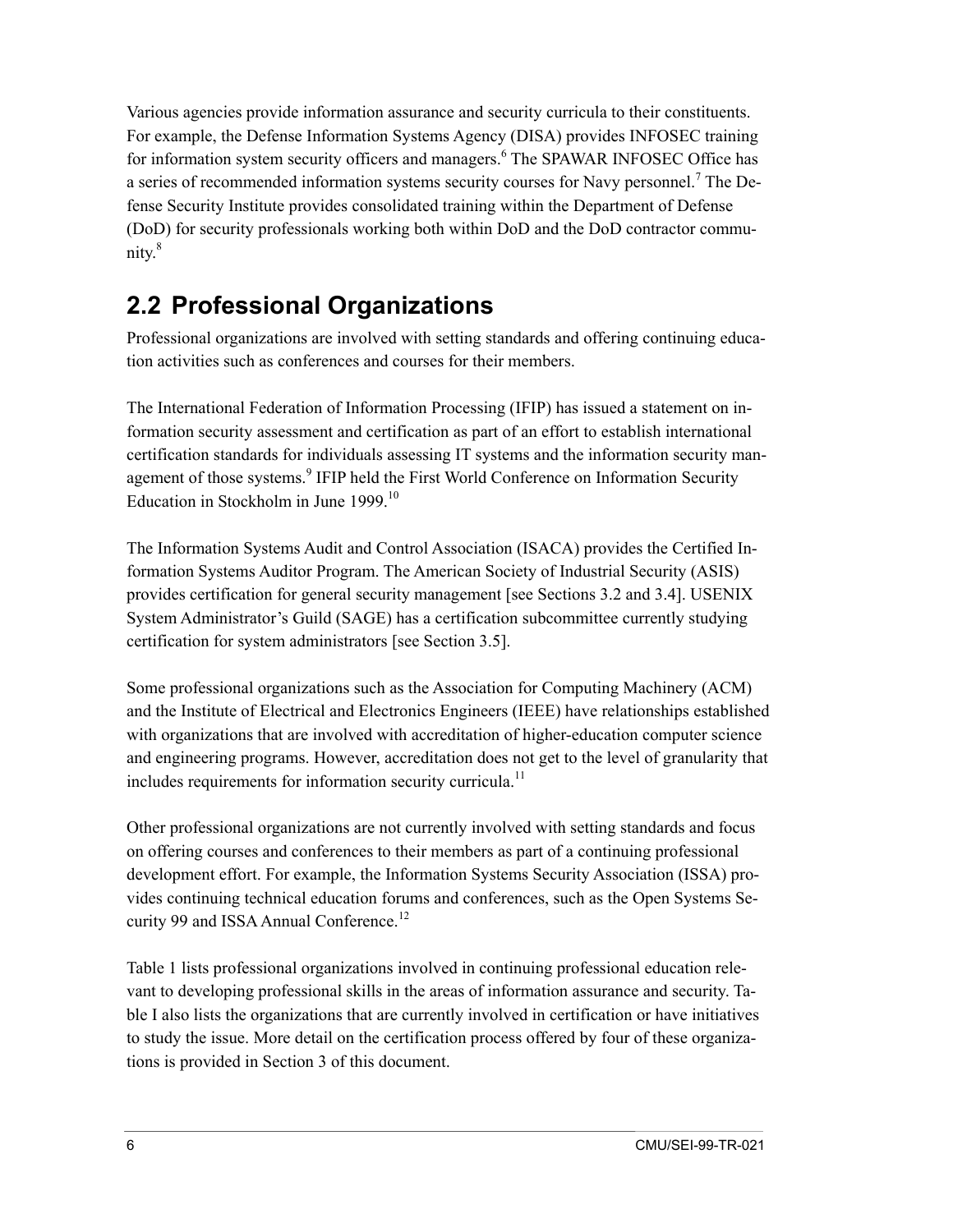| Organization                                                                                  | <b>Membership Target</b><br><b>Population</b>                                                                                                                                                                                                                                                                                                               | <b>Certification of</b><br><b>Individuals</b> | <b>Sponsors</b><br><b>Activities</b> |
|-----------------------------------------------------------------------------------------------|-------------------------------------------------------------------------------------------------------------------------------------------------------------------------------------------------------------------------------------------------------------------------------------------------------------------------------------------------------------|-----------------------------------------------|--------------------------------------|
| Association for Com-<br>puting Machinery<br>(ACM)                                             | IT professionals; SIG-<br>Security, Audit, Con-<br>trol                                                                                                                                                                                                                                                                                                     | Currently study-<br>ing                       | Yes                                  |
| American Society for<br><b>Industrial Security</b><br>(ASIS)                                  | Industrial security<br>management profes-<br>sionals                                                                                                                                                                                                                                                                                                        | Yes                                           | Yes                                  |
| <b>Federal Information</b><br><b>Systems Security</b><br>Educators' Associa-<br>tion (FISSEA) | Membership is open to<br>information systems<br>security professionals,<br>trainers, educators, and<br>managers who are re-<br>sponsible for informa-<br>tion systems security<br>training programs in<br>federal agencies. Con-<br>tractors of these agen-<br>cies and faculty mem-<br>bers of accredited<br>educational institutions<br>are also welcome. | Currently study-<br>ing                       | Yes                                  |
| Institute of Electrical<br>and Electronics Engi-<br>neers, Inc.-Computer<br>Society (IEEE-CS) | Electrical and elec-<br>tronic engineers in<br><b>IEEE-CS</b>                                                                                                                                                                                                                                                                                               | Currently study-<br>ing                       | Yes                                  |
| <b>International Federa-</b><br>tion for Information<br>Processing (IFIP)                     | IT professionals                                                                                                                                                                                                                                                                                                                                            | Currently study-<br>ing                       | Yes                                  |
| <b>Information Systems</b><br>Audit and Control<br>Association (ISACA)                        | Audit, control, and se-<br>curity professionals                                                                                                                                                                                                                                                                                                             | Yes                                           | Yes                                  |
| International Informa-<br>tion Systems Security<br>Certification Consor-<br>tium $(ISC)^2$    | Information security<br>professionals                                                                                                                                                                                                                                                                                                                       | Yes                                           |                                      |
| <b>Information Systems</b><br>Security Association<br>(ISSA)                                  | Information security<br>professionals                                                                                                                                                                                                                                                                                                                       |                                               | Yes                                  |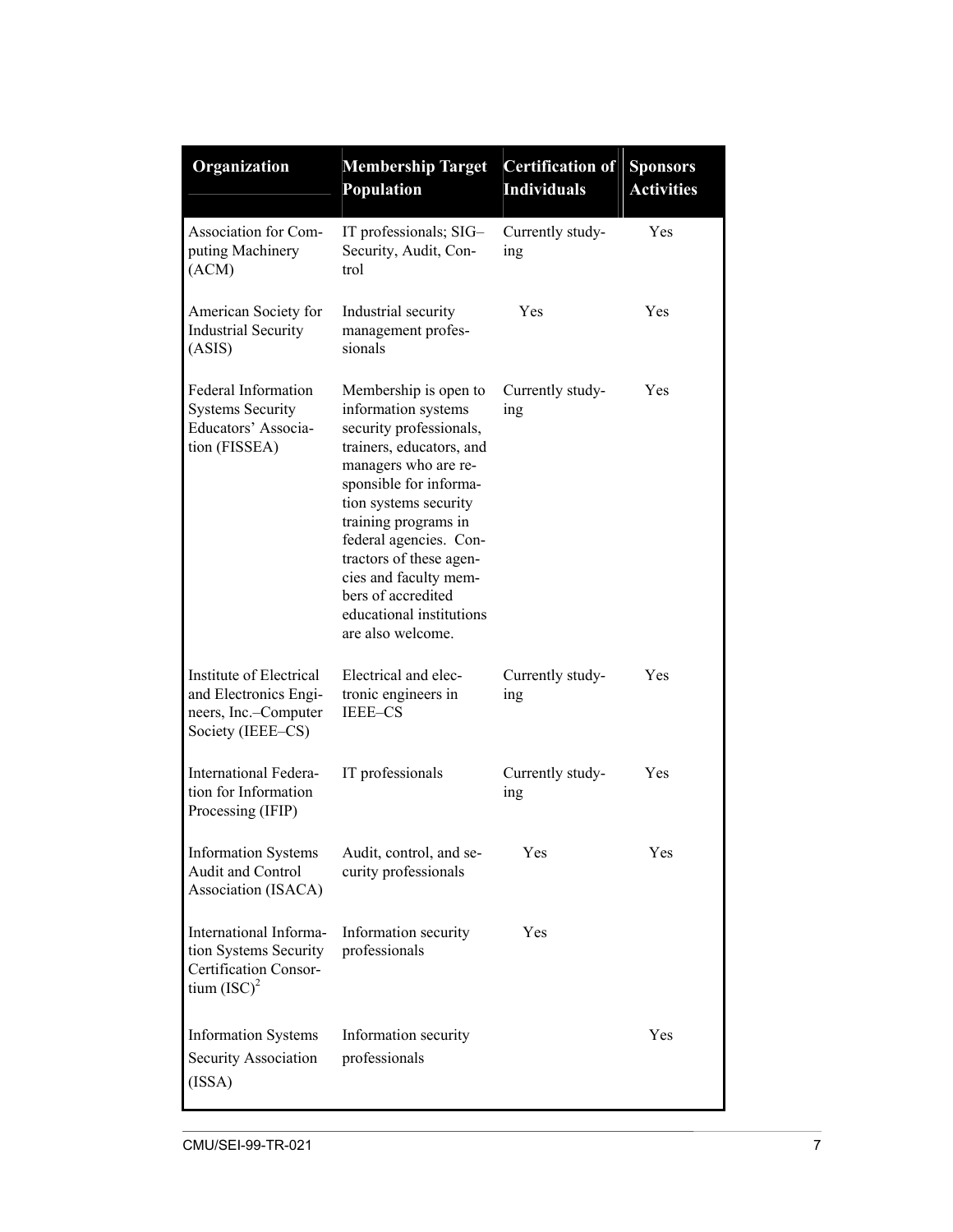<span id="page-17-0"></span>

| National Classifica-<br>tion Management<br>Society        | Information/computer<br>security professionals |                                     | Yes |
|-----------------------------------------------------------|------------------------------------------------|-------------------------------------|-----|
| National Security In-<br>stitute                          | Security professionals                         |                                     | Yes |
| <b>USENIX System Ad-</b><br>ministrator's Guild<br>(SAGE) | System administrators                          | Currently study-<br><sub>1</sub> ng | Yes |
| <b>SANS</b> Institute                                     | System and network<br>security administrators  |                                     | Yes |

*Table 1: Professional Organizations Involved in Professional Education and Certification*

### **2.3 University and Research Centers**

Several universities offer graduate and undergraduate programs in information assurance and security and related areas, and have research centers associated with them. The Center for Research in Information Assurance and Security (CERIAS) at Purdue University provides "innovation and leadership in technology for the protection of information and information resources, and in the development and enhancement of expertise in information assurance and security."[13](#page-30-13) James Madison University (JMU) has the Center for Research in Information Systems Security Education.<sup>14</sup> JMU also sponsors the National Colloquium for Information Systems Security Education for professionals in business and industry, academia, and government. $15$ 

The Center for Secure Information Systems (CSIS) at George Mason University offers a Graduate Certificate Program in Information Systems Security and also sponsors workshops, tutorials, and conferences.<sup>[16](#page-30-16)</sup> The University of California, Davis has the Computer Security Laboratory and is involved in technical research.<sup>17</sup> The Department of Computer Science at the University of Idaho offers an undergraduate degree in Computer Security and degrees in Network System Security and Trusted Systems at the master's and doctorate levels.<sup>[18](#page-30-18)</sup>

The H. John Heinz III School of Public Policy and Management at Carnegie Mellon University offers a Certificate in Information Security Management and a Master of Information Systems for Public Policy and Management with a concentration in Information Security Management.<sup>19</sup> The CERT® Coordination Center<sup>\*</sup> at Carnegie Mellon's Software Engineer-ing Institute offers courses in incident response and information security.<sup>[20](#page-30-20)</sup>

<u>.</u>

<span id="page-17-1"></span><sup>∗</sup> CERT and CERT Coordination Center are registered in the U.S. Patent and Trademark Office.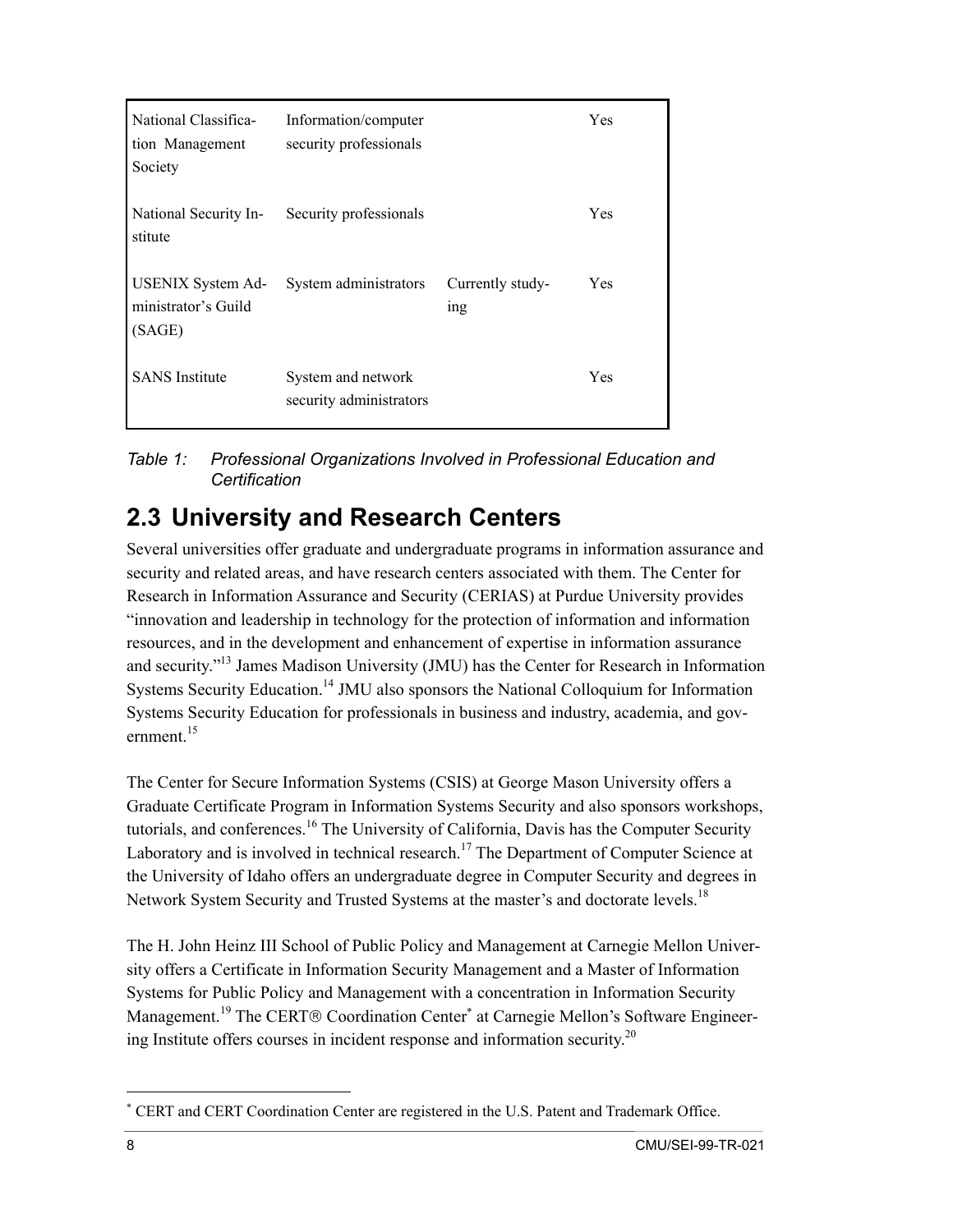<span id="page-18-0"></span>The Information Operations Department of the National Defense University provides instruction on information assurance and information operations for students in the National War College and the Industrial College of the Armed Forces.<sup>[21](#page-30-21)</sup> The Naval Postgraduate School operates the Center for INFOSEC Studies and Research.<sup>[22](#page-30-22)</sup>

Table 2 lists some of the university and research centers conducting courses and research in information assurance that are most frequently referenced in Web site links relating to computer security.

#### **Universities and Research Centers**

Carnegie Mellon University, H. John Heinz III School of Public Policy and Management, CERT Coordination Center

George Mason University, Center for Secure Information Systems

George Washington University, Cyberspace Policy Institute

Idaho State University

James Madison University, Center for Research in Information Systems Security Education

Lawrence Livermore National Laboratory, Computer Security Technology Center

Massachusetts Institute of Technology

National Defense University

Naval Postgraduate School, Center for INFOSEC Studies and Research

Princeton University, Secure Internet Programming Group

Purdue University, Center for Education and Research in Information Assurance and Security

University of California, Berkeley

University of California, Davis, Computer Security Laboratory

University of Idaho

#### *Table 2: University and Research Centers Conducting Courses and Research in Information Assurance*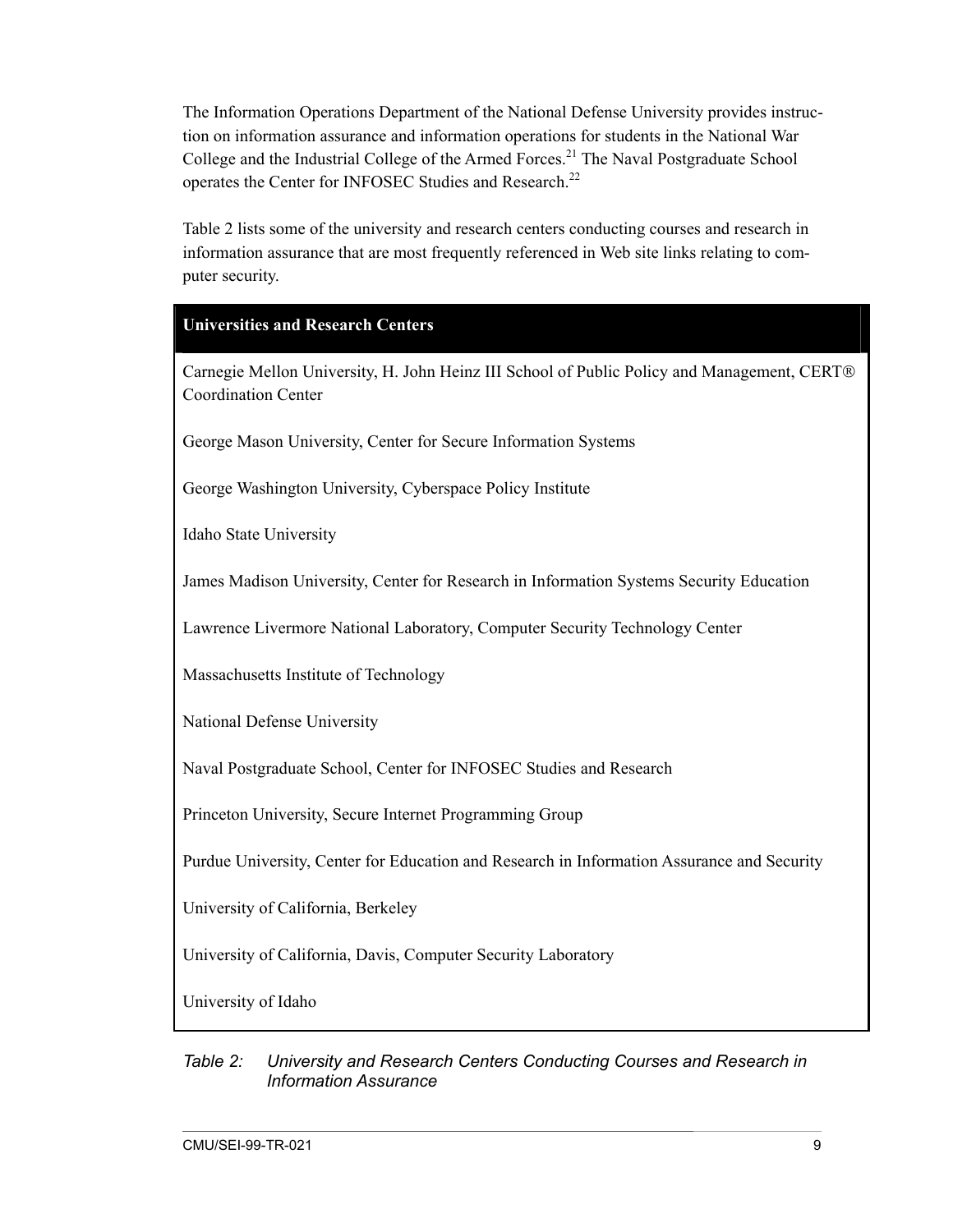## <span id="page-19-0"></span>**2.4 Business Community**

The majority of the technical training for system and network administrators and other professionals in information security occurs in the private sector and is provided by software vendors that certify individuals in their various products [Martinez 99]. Some vendors, such as Cisco Systems, have curriculum tracks that cluster technology specializations and provide certification designations, such as "Cisco Certified Network Professional" with a specialization in security. [23](#page-30-23)

Table 3 lists some companies currently offering or involved in technical training that includes information security subject matter.

| Company                                                           | <b>Certification Offered in Specific Products</b>                                               |
|-------------------------------------------------------------------|-------------------------------------------------------------------------------------------------|
| AXENT Technologies, Inc.                                          | <b>AXENT</b> security product training                                                          |
| Cisco Systems                                                     | Cisco Certified Network Professional–Security<br>Specialization                                 |
| Check Point Software Technologies, Ltd.                           | Check Point Certified Security Administrator;<br><b>Check Point Certified Security Engineer</b> |
| <b>Computer Security Institute</b>                                | Information security seminars and on-site train-<br>ing                                         |
| <b>IBM</b><br><b>Tivoli Systems</b><br>Global Security Laboratory | Certified Solutions Expert-Firewall;<br>Certified Consultant–Security Management                |
| <b>Internet Systems Security</b>                                  | <b>ISS</b> Certified Engineer                                                                   |
| Learning Tree International                                       | System and Network Security Certified Profes-<br>sional                                         |
| McAfee Software (Network Associates)                              | McAfee Certified Anti-Virus Administrator                                                       |
| Microsoft                                                         | Microsoft Certified Professional + Internet                                                     |
| Mitretek                                                          | <b>Information Security Engineer</b>                                                            |
| Network Associates, Inc.                                          | Certified Network Expert<br>NetSpecialist                                                       |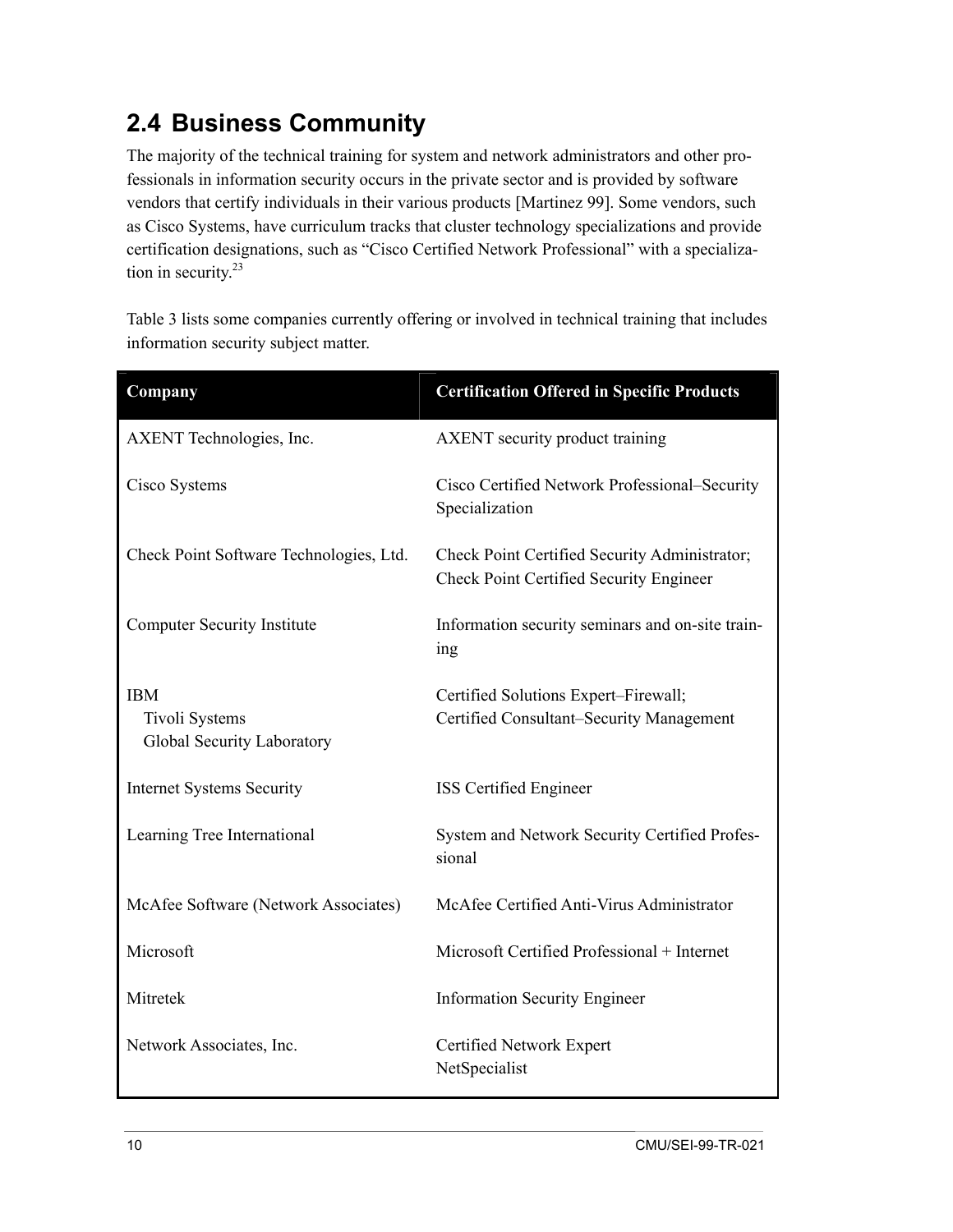<span id="page-20-0"></span>

| <b>Open Group Security Training Alliance</b> | Courses target CIOs, IT managers                                                       |
|----------------------------------------------|----------------------------------------------------------------------------------------|
| Prosoft Training.com                         | Certified Internet Webmaster–Security<br>Professional;<br>Certified UNIX Administrator |
| Sequent                                      | Sequent Certified System Administrator                                                 |
| Sun Microsystems, Inc.                       | Sun Certified System Administrator;<br>Sun Certified Network Administrator             |
| Symantec                                     | Certified Norton AntiVirus Consultant                                                  |
| USWeb Learning, Inc.                         | <b>HyCurve Security Specialist</b>                                                     |
| <b>XOR</b>                                   | Courses in UNIX System Administration and<br>Cisco Router administration               |

*Table 3: Companies Involved in Technical Training*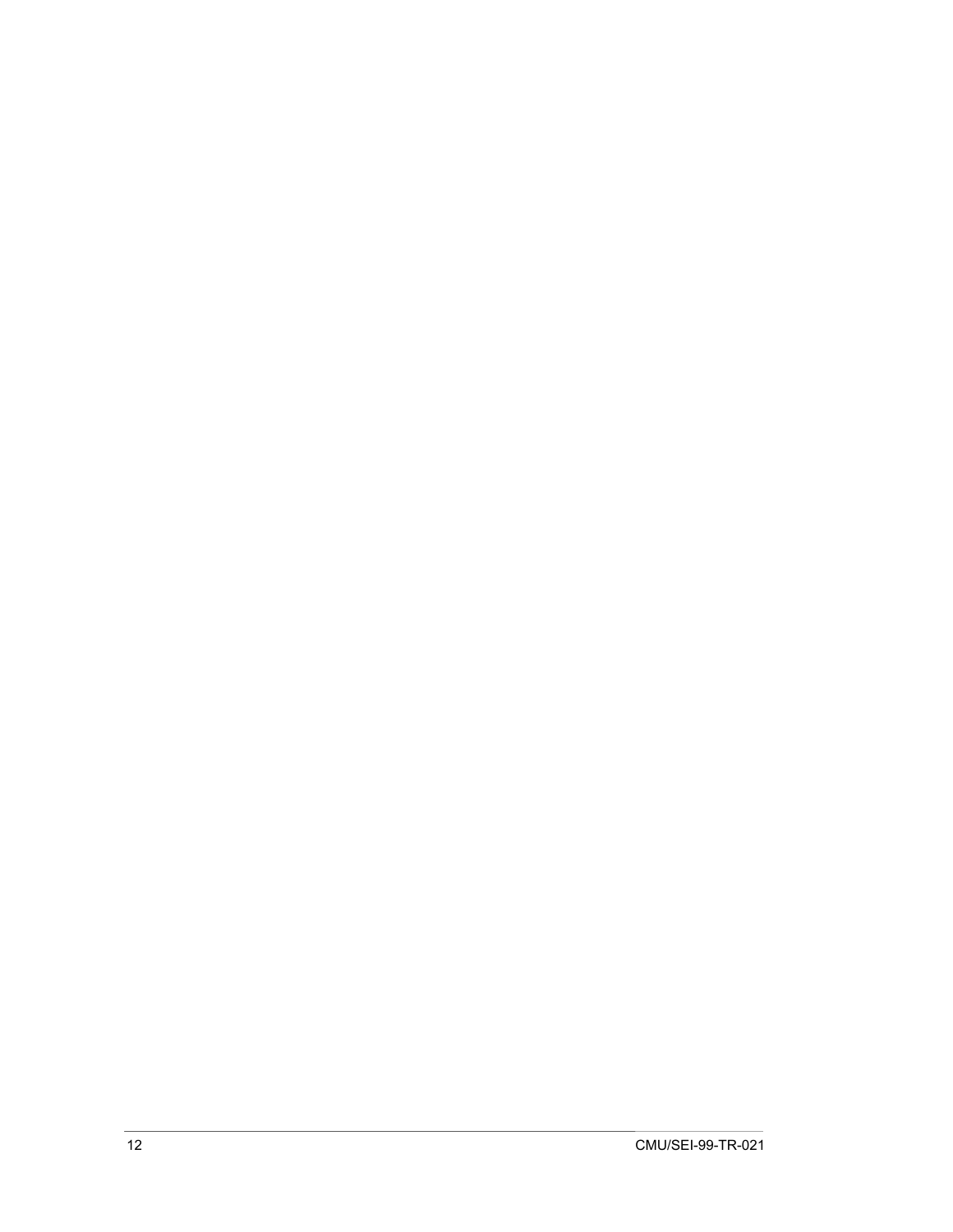# <span id="page-22-0"></span>**3 Description of Certified Professional Designations**

Four professional societies currently offer certification for system administrators or general security practitioners.  $(ISC)^2$  offers the designation of Certified Information System Security Professional (CISSP). The Information Systems Audit and Control Association (ISACA) provides the Certified Information Systems Auditor (CISA) certification. The Institute for Certification of Computer Professionals (ICCP) offers the Certified Computing Professional credential for a number of subject areas including system security. The American Society of Industrial Security (ASIS) offers generalist certification in security management. USENIX System Administrator's Guild (SAGE) is examining the issue of certification for generalist knowledge of system administrators.

### **3.1 Certified Information System Security Professional (CISSP)**

The Certified Information System Security Professional (CISSP) is a designation provided by  ${(ISC)}^2$  to a person who has three years of work related to information systems security, performed as a practitioner, auditor, consultant, vendor, investigator, or instructor, and who has successfully passed an exam and supports a code of ethics. An eight-day review seminar for the exam is available. Exam topics include policy, standards, legal issues, risk management and business continuity planning, computer architecture and system security, access control, cryptography, physical security, operations security, application security, and communications security. Re-certification is granted every three years after an individual earns 120 continuing education credits, which can be earned through activities such as courses, conference attendance, publications, and service on professional security boards.<sup>24</sup> As of early 1998 1,500 individuals held the CISSP designation.<sup>25</sup>

# **3.2 Certified Information Systems Auditor (CISA)**

The Information Systems Audit and Control Association (ISACA) provides the Certified Information Systems Auditor (CISA) certification to individuals with five years of experience in information systems audit, control, and security (some academic work may be substituted for experience), who successfully pass an exam, and who support a code of ethics. Review courses and reference materials are available. The exam is based on job analysis of tasks performed by information systems audit, control, and security professionals. Topics on information systems include audit standards and practices, organization/management, process, integrity/confidentiality/availability, and development/acquisition/maintenance. Re-certification is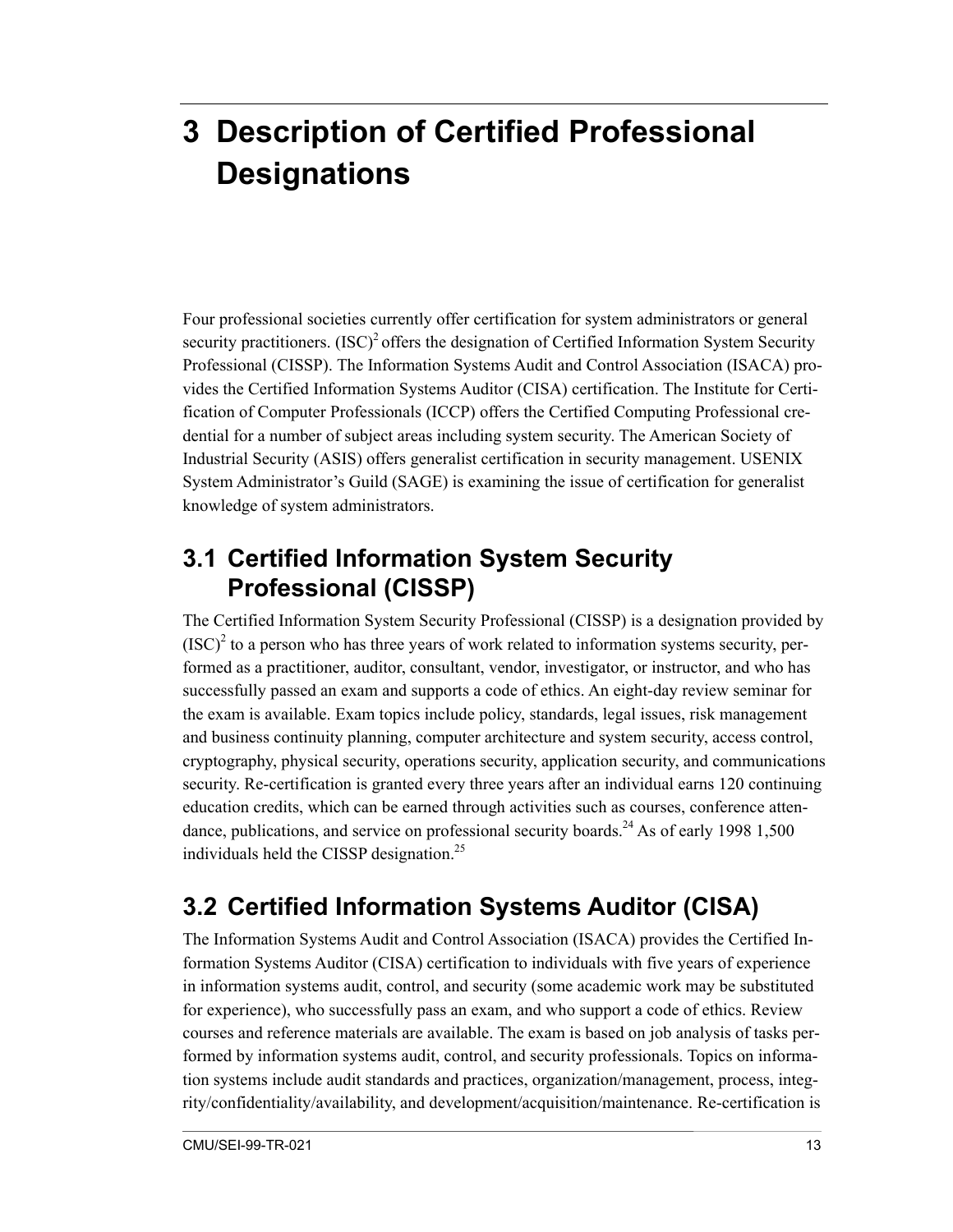<span id="page-23-0"></span>granted every three years after a person earns 120 continuing education credits. In 1998 approximately 4,300 professionals took the exam and 54% passed.<sup>26</sup>

# **3.3 Certified Computing Professional (CCP)**

The Institute for Certification of Computer Professionals offers the designation of Certified Computing Professional (CCP) to computer professionals who have four years of experience (or two years of experience plus a bachelor's degree in a related field) and pass a core exam and two specialty exams. The core examination covers general knowledge on information systems and technology. The specialty exam in information security includes testing on risk assessment, recovery, security, system design, and security management. Re-certification requires 120 hours of educational and professional activities. Currently about 50,000 people hold CCPs, some of whom may have taken the specialty exam in systems security.<sup>27</sup>

## **3.4 Certified Protection Professional (CPP)**

The American Society of Industrial Security (ASIS) offers generalist certification as a Certified Protection Professional (CPP) in security management to individuals who have nine years of experience in general security management (this may include academic credits) and who successfully pass an exam. The items on the exam are based on a job analysis of the functions required for effective performance of security management. Topics include emergency management, investigations, legal aspects, personnel security, physical security, protection of sensitive information, and security management. The target membership of ASIS, a professional organization, is professionals responsible for security, including managers and directors of security, corporate executives, and other management personnel, as well as people in related areas such as attorneys, architects, and law enforcement officials. The ASIS Standing Committee on Computer Security targets general security managers and not system administrators. ASIS International has 30,000 members; 4,000 people currently hold the CPP designation. $^{28}$ 

# **3.5 USENIX System Administrator's Guild (SAGE)**

USENIX System Administrator's Guild (SAGE) is studying the issues of certification and continuing education. SAGE's efforts to establish standards of practice include a competency checklist, the purpose of which is to begin developing a taxonomy of system administration skills and competency domains of knowledge [Kuncicky 98]. The SAGE Certification Subcommittee currently has a project scheduled for completion by the end of 1999 to develop skill requirements and evaluate testing methodologies and implementation logistics. SAGE will then decide whether it will manage a certification program.<sup>[29](#page-30-29)</sup>

The requirements of the four certification programs of  $(ISC)^2$ , ISACA, ICCP, and ASIS are compared in Table 4.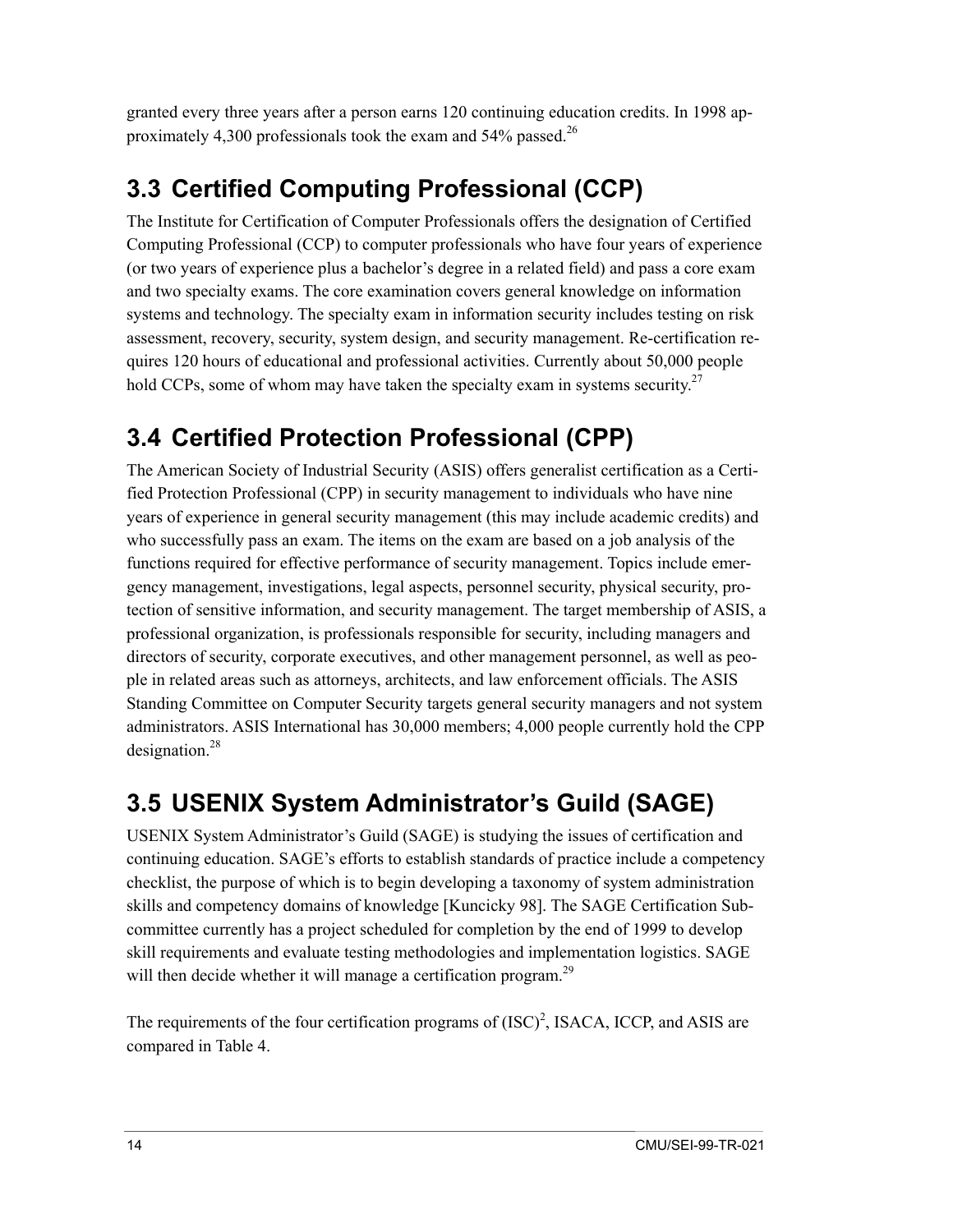<span id="page-24-0"></span>

| <b>Certification Designation</b> | <b>Organization</b> | <b>Experience Required (years)</b> | <b>Code of Ethics</b> | Exam | <b>Review Courses</b>                 | (period; requirements)<br>Re-certification | Exam<br>Number Taking<br>in 1998 | <b>Current Holders</b><br>Number of |
|----------------------------------|---------------------|------------------------------------|-----------------------|------|---------------------------------------|--------------------------------------------|----------------------------------|-------------------------------------|
| <b>CISSP</b>                     | $(ISC)^2$           | 3                                  | Yes                   | Yes  | 8-day review<br>optional              | Every 3<br>years;<br>exam or<br>120 CEUs   | N/A                              | 1,500                               |
| <b>CISA</b>                      | <b>ISACA</b>        | $5*$                               | Yes                   | Yes  | Courses and<br>materials<br>available | 3 years;<br>120 CEUs                       | 4,300; 54%<br>passed             | N/A                                 |
| <b>CCP</b>                       | <b>ICCP</b>         | $4*$                               | Yes                   | Yes  | Courses and<br>materials<br>available | 3 years;<br>120 CEUs                       | N/A                              | 50,000                              |
| <b>CPP</b>                       | <b>ASIS</b>         | 9*                                 | Yes                   | Yes  | Courses and<br>materials<br>available | 3 years;<br>18 CEUs<br>plus other          | N/A                              | 4,000                               |

\*Some academic work may be substituted for experience.

*Table 4: Comparison of Certification Designations*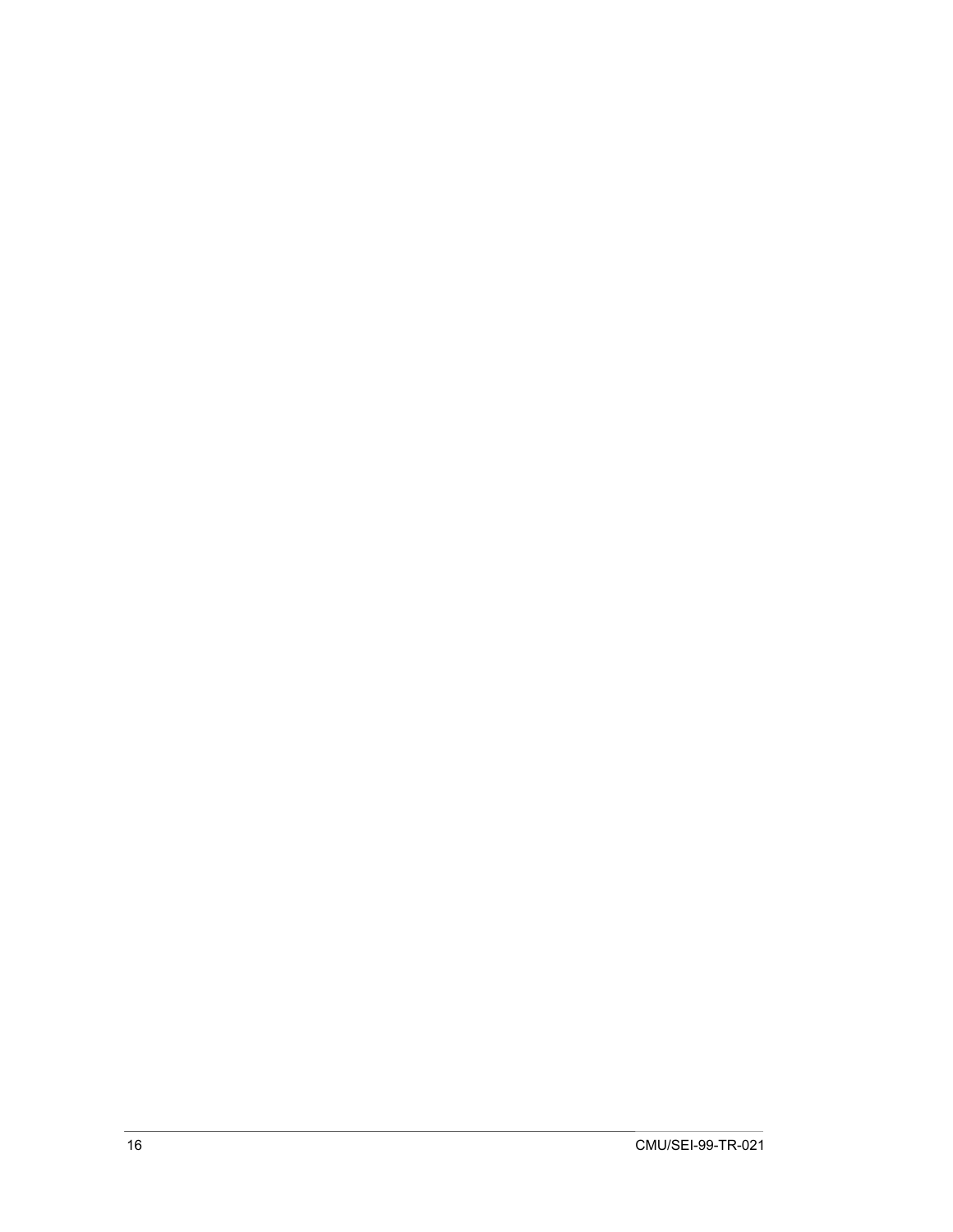# <span id="page-26-0"></span>**4 Summary**

There apparently is no systematic agreement on the knowledge, skills, and abilities required to formulate a comprehensive curriculum for information assurance and security that enjoys broad-based support across organizations. Presently, the majority of technical training activity occurs within the vendor community where the emphasis is on certifying system administrators for products. There also is no certification infrastructure in place that enjoys broad-based support across organizations. Several professional organizations currently have certification programs. Some involve only testing, while others also provide access to courses within a prescribed curriculum. In the academic community, a growing number of universities have undergraduate and graduate programs and research centers in information assurance and security. The federal government makes courses in information assurance and security available to its constituents.

What is needed is a comprehensive framework for curriculum and certification in information assurance and security that addresses the management challenges as well as the technical challenges of protecting the nation's critical infrastructures. Current activity focuses primarily on the technologies of information infrastructures. However, long-term solutions for the protection of critical information assets will require a more comprehensive approach in which senior executives and managers, as well as technical staffs, develop strong and diverse skills that allow them to advance an organization's mission in a dynamic and increasingly hostile networked environment.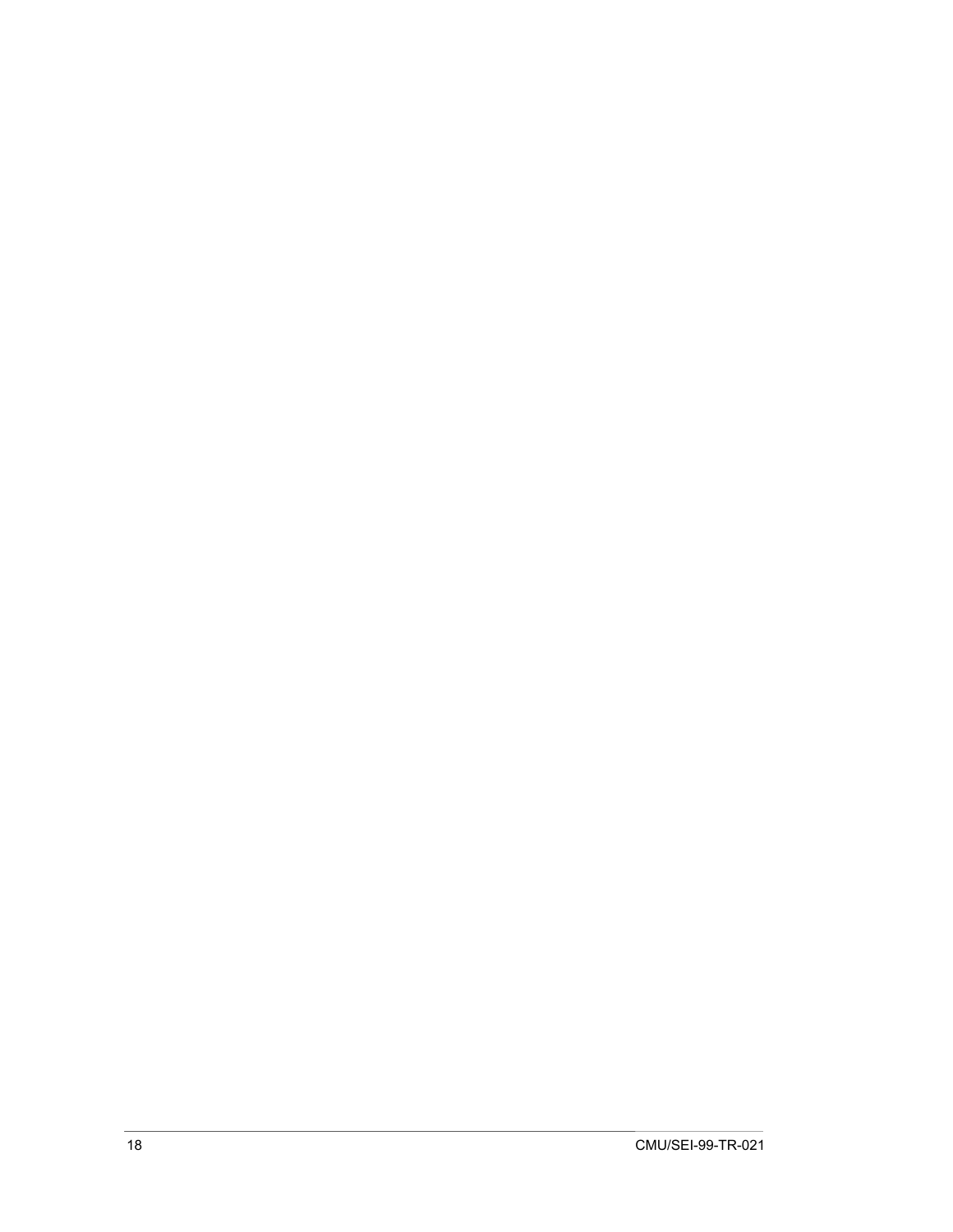# <span id="page-28-0"></span>**Endnotes**

<sup>3</sup> <http://www.nipc.gov/nipc/nipc.htm>

<sup>4</sup> <http://www.nsa.gov:8080/isso/programs/nietp/corseval.htm>

 $<sup>5</sup>$  The 1999 12<sup>th</sup> Annual FISSEA Conference, "Paradigm Shifts for Teaching Computer Security in the</sup> New Millennium," included two presentations specifically dealing with curriculum and certification issues. They were "Assembling a Curriulum for Various Security Disciplines," (Jane Powanda, Mitretek) and "Professionalization: Becoming a CISS" (Wayne Madsen, senior fellow, Electronic Privacy Information Center). <http://csrc.nist.gov/organizations/fissea/99Fissea.html>

<sup>6</sup> <http://www.disa.mil/infosec/itfcour.html>

<sup>7</sup> <http://infosec.nosc.mil/TRAINING/training2.html>

<sup>8</sup> <http://www.dss.mil/training/>

<sup>9</sup> <http://www.ifip.tu-graz.ac.at/TC11/TC11.crypto/certification.html>

<sup>10</sup> <http://www.dsv.su.se/WISE1/index2.html>

<sup>11</sup> The Computer Science Accreditation Board (CSAB) accredits post-secondary baccalaureate programs in computer science and the Accreditation Board for Engineering and Technology (ABET) accredits engineering technology programs for higher education through ABET. CSAB and ABET have made preliminary agreements to merge and to accredit software engineering programs.

<sup>12</sup> <http://www.issa-intl.org/mis99.html>

<sup>13</sup> <http://www.cs.purdue.edu/coast/cerias/about.html>

<sup>14</sup> [http://www.infosec.jmu.edu](http://www.infosec.jmu.edu/)

<sup>15</sup> <http://www.infosec.jmu.edu/ncisse/>

<sup>16</sup> <http://www.isse.gmu.edu/~csis/index.html>

<sup>17</sup> <http://seclab.cs.ucdavis.edu/>

18 <http://www.cs.uidaho.edu/>

19 [http://www.cmu.edu](http://www.cmu.edu/)

<sup>&</sup>lt;u>.</u> <sup>1</sup> For definitions of "information assurance" and "information systems security" as used in this document, see *National Information Systems Security (INFOSEC) Glossary*, NSTISSI No. 4009, National Security Telecommunications and Information Systems Security Committee, August 1997, p.21.

<sup>&</sup>lt;sup>2</sup> Mark Boster, "CIO Council Security Committee and PDD 63," Oct. 13, 1998, Washington, DC. <http://www.ciao.gov/seminar19981013.html>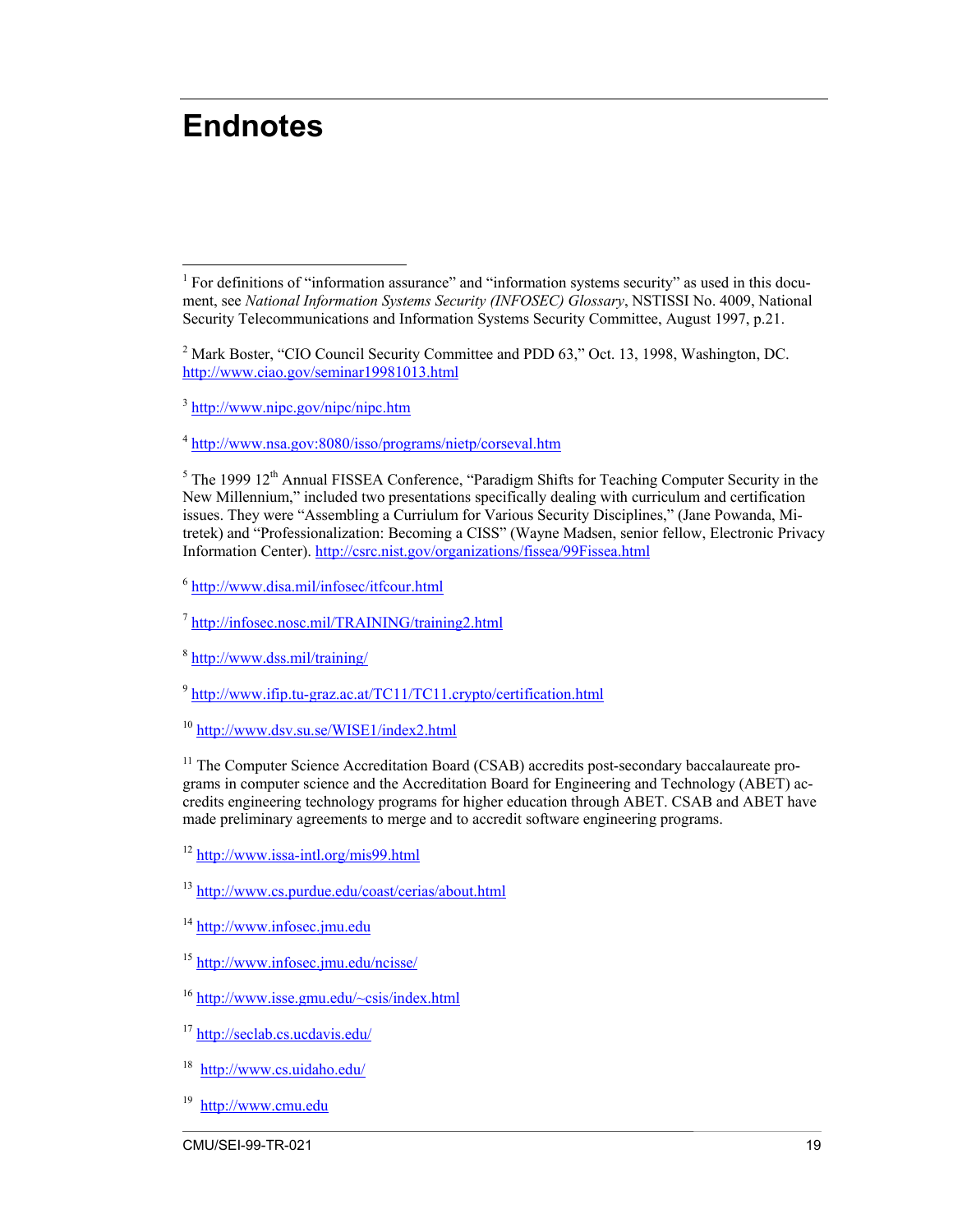<sup>20</sup> [http://www.cert.org](http://www.cert.org/)

1

- <sup>21</sup> <http://www.ndu.edu/irmc/>
- <sup>22</sup> <http://cisr.nps.navy.mil/>
- <sup>23</sup> <http://www.cisco.com/warp/public/10/wwtraining/certprog/special/course.html>
- $^{24}$  [http://www.isc2.org](http://www.isc2.org/)
- <sup>25</sup> [http://www.infosecnews.com/scmagazine/1998\\_04/lastword/lastword.html](http://www.infosecnews.com/scmagazine/1998_04/lastword/lastword.html)
- <sup>26</sup> [http://www.isaca.org](http://www.isaca.org/)
- <sup>27</sup> [http://www.iccp.org](http://www.iccp.org/)
- <sup>28</sup> [http://www.asisonline.org](http://www.asisonline.org/)
- <sup>29</sup> <http://www.usenix.org/sage/cert/certification.html>